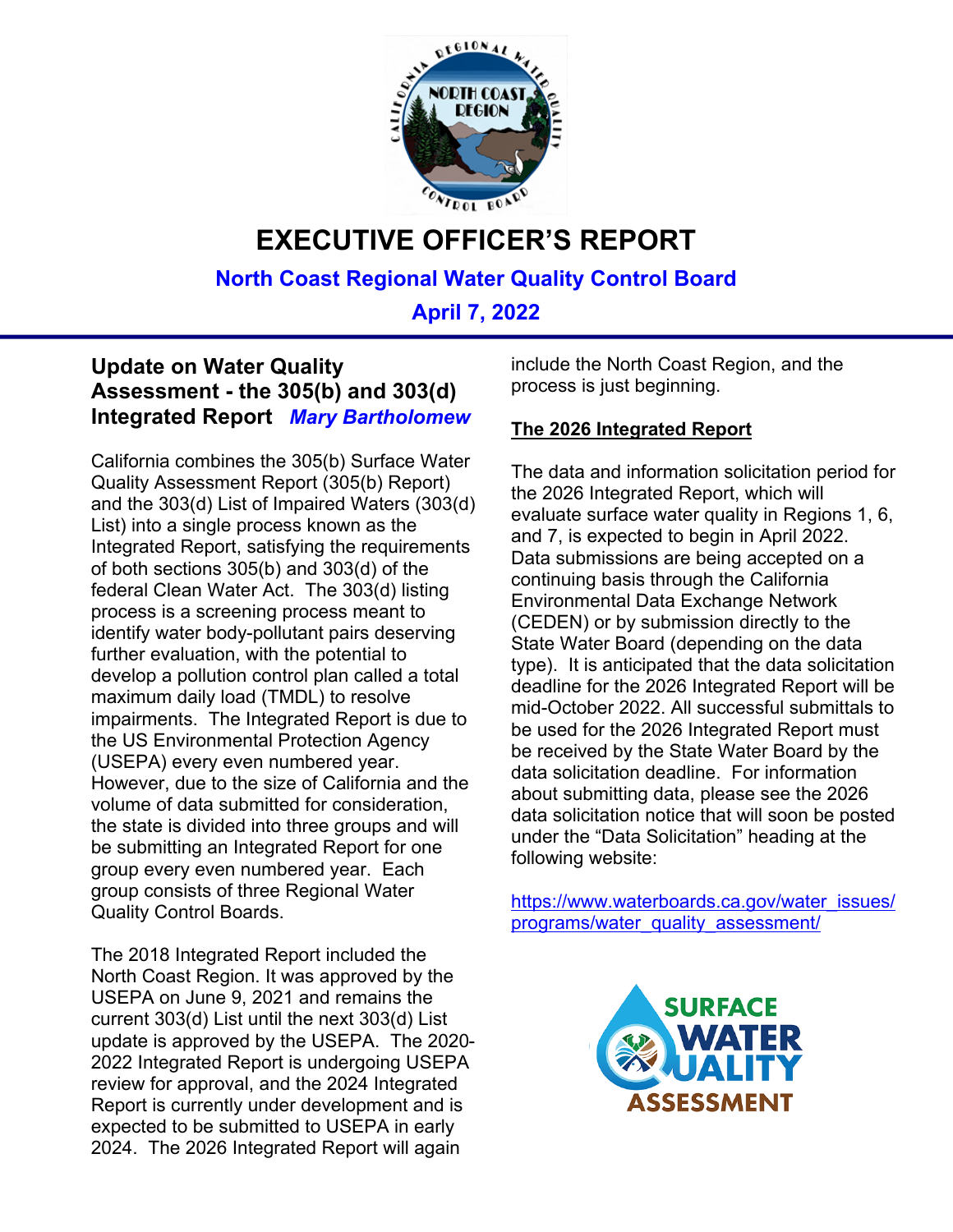The development of the Integrated Report is accomplished according to the State Water Board's 2004 "Water Quality Control Policy for Developing California's Clean Water Act Section 303(d) List," also known as the Listing Policy. The Listing Policy is a public and peer reviewed document adopted by the State Water Board that establishes the methodology for developing the 303(d) List. It provides a statistically derived method for determining if the listing or delisting of a water body is warranted.

Upon closure of the data submittal period the State Water Board will organize and map the data and information submitted. Once this process has been completed Regional Water Board and State Water Board staff will assess the data and begin development of lines of evidence (LOEs). LOEs describe the data, quality control information, the water quality objective to which the data are compared, and how many times the data exceed that objective.

When all the data submitted for the 2026 Integrated Report have been evaluated and translated into LOEs, Regional Water Board staff will determine if there is sufficient evidence to classify a water body as supporting beneficial uses (i.e., not impaired) or not supporting beneficial uses (i.e., impaired) for a particular pollutant. Staff will describe the basis for each determination in a decision. Fact sheets for each water bodypollutant-pair will include a decision and supporting lines of evidence. This is a screening process only, to be followed by larger-scale assessment and development of a TMDL, as appropriate. The Regional Water Board establishes the priority TMDLdevelopment projects during the triennial review of the Basin Plan.

State Water Board staff will compile all findings into the 2026 Integrated Report and will make the document available for public review and comment. Once public comments are considered the report will be brought before the State Water Board for consideration of adoption. After State Water

Board approval, the 303(d) List portion of the 2026 Integrated Report will be sent to USEPA for approval. Once approved by the USEPA the 2026 303(d) List will be final.

The schedule for development of the 2026 Integrated Report has not yet been determined but it is anticipated that the report will go before the State Water Board for consideration in the summer of 2025.

Additional information will be available on the State Water Board's Surface Water Quality Assessment page at:

[https://www.waterboards.ca.gov/water\\_issues/](https://www.waterboards.ca.gov/water_issues/programs/water_quality_assessment/) [programs/water\\_quality\\_assessment/](https://www.waterboards.ca.gov/water_issues/programs/water_quality_assessment/)

or by contacting Mary Bartholomew at: 707-576-2662 or: [Mary.Bartholomew@waterboards.ca.gov](mailto:Mary.Bartholomew@waterboards.ca.gov).

 **><((((º> ><((((º> ><((((º> ≈ ≈ ≈ ≈ ≈ ≈ ≈ ≈ ≈ ≈ ≈ ≈ ≈ ≈ ≈≈ ≈ ≈ ≈ ≈ ≈ ≈ ≈ ≈ ≈ ≈ ><((((º> ><((((º> ><((((º>** 

> *The following article is reprinted with permission from the Russian River Watershed Association*.



**A thirsty burglar or a dripping faucet? Either way you may be losing precious resources.** *Russian River Watershed Association's Environmental Column, March 1, 2022.*

Since 2013, when our most recent series of droughts began, Sonoma and Mendocino County residents have become experts at water conservation. But even pros can learn new tricks, so today's column will focus on

.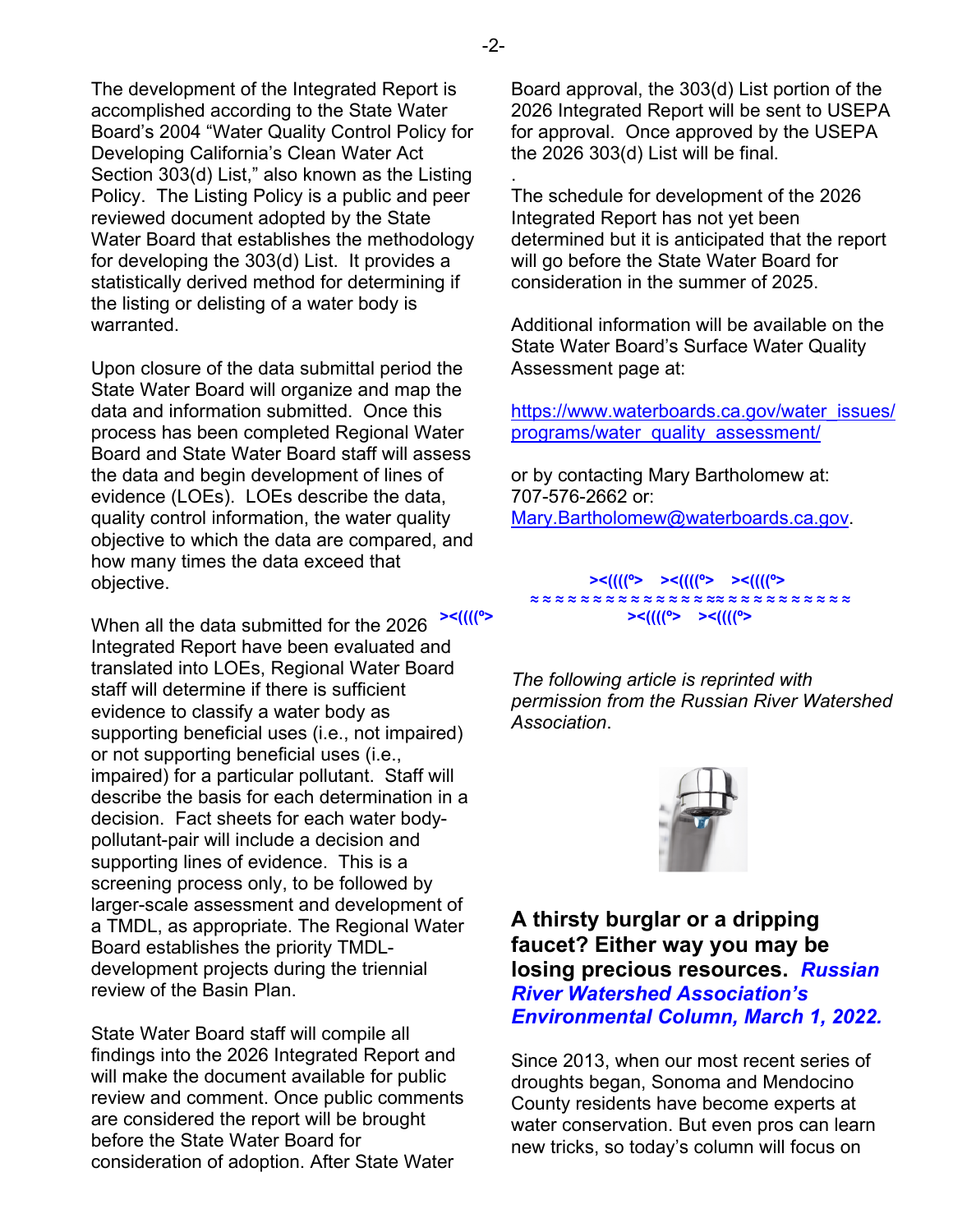one of the easiest and most effective ways that you can save water: fixing leaks.

Let's start with a quick quiz to test your leakability:

- 1. The average U.S. home wastes how many gallons of water annually due to leaks?
	- a) 365 gallons
	- b) 2,000 gallons
	- c) 10,000 gallons
- 2. 10 percent of U.S. homes are superleakers, wasting how much water daily?
	- a) 25 gallons
	- b) 50 gallons
	- c) 90 gallons
- 3. For a family of four, \_\_\_\_ of water used during colder months (January or February) is an indication that there are serious leaks.
	- a) 10,000 gallons a month
	- b) 20,000 gallons a month
	- c) 50,000 gallons a month

According to the U.S. Environmental Protection Agency, the answers are: (1) c; (2) c; and (3) a.

In fact, the EPA estimates that nationwide, more than 1 trillion gallons of water are wasted annually through leaks. That's enough water to fill Lake Sonoma more than eight times.

While drought-conscious Californians shudder at the thought of such a precious resource literally going down the drain, leaks create other issues. Water leaking from a faucet inside the home usually goes down a drain into sewer or septic systems, but a leaking pipe or connection fitting can cause interior damage. Water leaking outside the home can weaken foundations and hardscaping over time. Larger leaks can lead to higher water and sewer bills.

The problem is so acute that the EPA has designated March 14 through March 20 "Fix a Leak Week." Locally, the Sonoma Marin [Water Saving Partnership](https://www.savingwaterpartnership.org/programs-rebates/water-saving-tips/), and cities and water districts throughout the region provide helpful information on how to detect leaks by using your water meter and – for some cities – water-smart apps that allow you to see water use hour-by-hour. Hint: If you are using 10 gallons of water at 2 a.m. when no one is home, you either have a thirsty burglar or a large leak.

While your utility bill and water meter are great starting points, everyone (including rural residents who rely on wells) can check for leaks by listening for dripping faucets and for toilets that refill without being flushed, and by doing a simple toilet dye test (dye tabs are available for free at most city water departments and can be inexpensively purchased at hardware stores). Don't forget to check garage and laundry room sinks and washing machine fittings. Outdoor leaks can sometimes be more difficult to detect but have the potential to save large amounts of water (and money) when fixed. Take advantage of the spring weather to check and repair irrigation systems.

If you have children at home, engage them in a game of leak detective. Their great ears and eyes often find leaks that adults miss.

The EPA website, [epa.gov/watersense/fix](https://www.epa.gov/watersense/fix-leak-week)[leak-week](https://www.epa.gov/watersense/fix-leak-week), includes tips, links to how-to videos, and resources for kids. Take a look – and then fix a leak.

This article was authored by Ann DuBay, Sonoma Water, on behalf of RRWA.

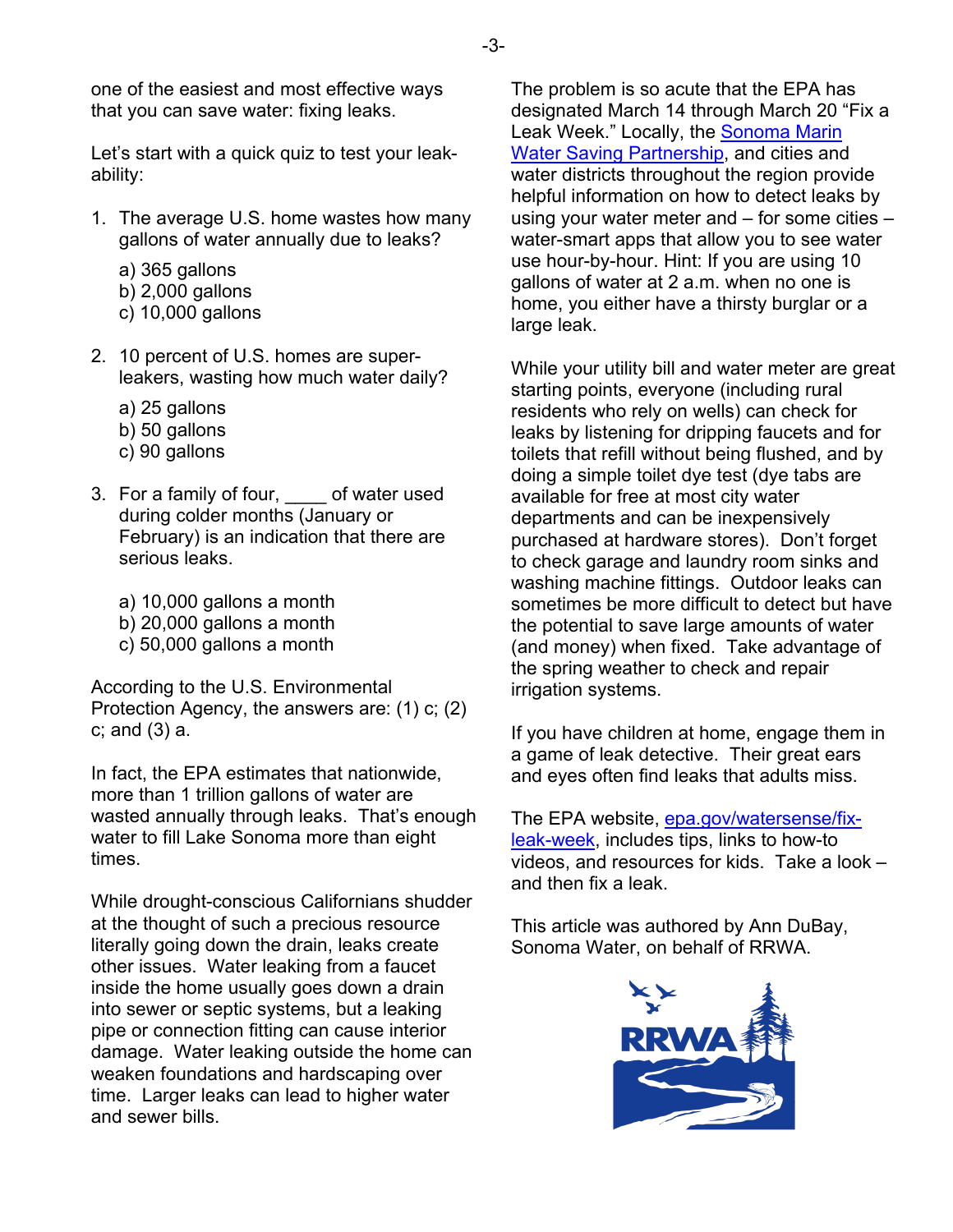# **Projected List of Future Regional Water Board Agenda Items**

The following is a list of Regional Water Board agenda items that staff are planning for the next two Board meetings. **This list of agenda items is intended for general planning purposes and is subject to change.** Questions regarding the listed agenda items should be addressed to the identified staff person.

#### **June 9 & 10, 2022**

- · Happy Camp WWTP WDRs *(Roy O'Connor*) **[A]**
- · City of Point Arena WWTP WDRs (*Ben Zabinsky*) **[A]**
- · Sonoma County Central Disposal Site WDRs (*Terri Cia*) **[A]**
- · Pump & Treat NPDES WDRs (*Craig Hunt*) **[A]**
- · 2023 Board Meeting Schedule (*Matt St. John*) **[A]**
- · Post-Fire Timber Salvage Operations, Wildfire Remediation, and Monitoring (*Jonathan Warmerdam; CalFire and Board of Forestry - invited*) **[I]**
- · FY 22/23 Division Work Plans (*Matt St. John*) **[I]**

#### **August 4 & 5, 2022**

- · Mendocino City WWTP NPDES (*Matt Herman*) **[A]**
- · Healdsburg WWTP NPDES (*Matt Herman*) **[A]**
- · Potential Administrative Civil Liability Complaint(s) (*TBD*) **[A]**
- · Update on Environmental Flows Framework (*Bryan McFadin; Division of Water Rights Staff*) **[I]**
- · Elk River TMDL 5-year Review (*Lisa Bernard & Alydda Mangelsdorf; invited presenters)* **[I]**
- · Grants Program Update (*Carrieann Lopez)* **[I]**

## **Enforcement Report for April 2022 Executive Officer's Report** *Kason Grady, Zane Stromberg, and Jordan Filak*

*Summary of Enforcement Actions issued between: January 21, 2022 and March 21, 2022*

| <b>Date</b><br><b>Issued</b> | <b>Discharger</b>                                                                       | <b>ActionType</b>                                                                                                                       | <b>Violation Type</b>                                                | <b>Status as of</b><br>March 21,<br>2022 |
|------------------------------|-----------------------------------------------------------------------------------------|-----------------------------------------------------------------------------------------------------------------------------------------|----------------------------------------------------------------------|------------------------------------------|
| January 24,<br>2022          | <b>Reservation</b><br>Ranch<br>Steven B.<br>Westbrook<br>and Robert L.<br>Westbrook Jr. | <b>Conditional Approval</b><br>of Waste Material<br><b>Excavation Plan per</b><br>Required Action No.<br>4A of CAO No. R1-<br>2021-0023 | Discharges and<br>threatened<br>discharges to waters<br>of the state | Ongoing                                  |

**Comments:** On April 21, 2021, the Executive Officer issued a Cleanup and Abatement Order (CAO) to the named Dischargers above (the Dischargers) to remediate violations of discharges and threatened discharges to waters of the state associated with their property located in the town of Smith River within the Smith River Plain hydrologic subarea of the Lower Smith River hydrologic area. The CAO required the Dischargers to submit a Waste Material Excavation Plan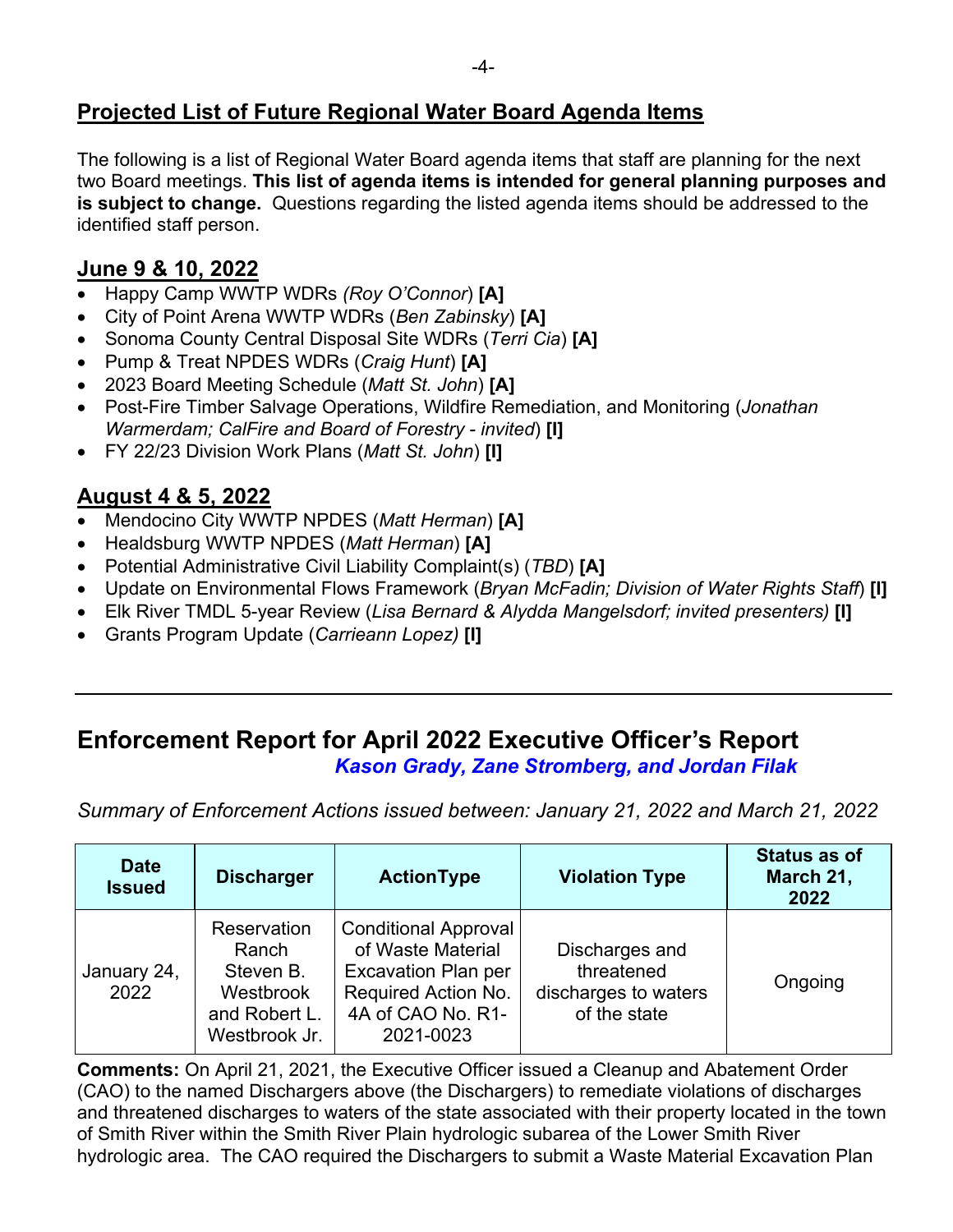to remove waste material from areas within and adjacent to Islas Slough among other actions. The Dischargers submitted a Waste Material Excavation Plan on November 22, 2021 to comply with Required Action No. 4A of the CAO. On January 24, 2022, the Executive Officer conditionally approved the Waste Material Excavation Plan, with some conditions including a requirement to obtain all necessary permits prior to the implementation of the Waste Material Excavation Plan. All reports required by the February 7, 2022 deadline within the CAO have been provided to date. Additional work still needs to occur pending permitting from appropriate agencies. This matter is ongoing.

| <b>Date</b><br><b>Issued</b> | <b>Discharger</b>                                             | <b>ActionType</b>                                                   | <b>Violation Type</b>                                                                                              | <b>Status as of</b><br>March 21,<br>2022 |
|------------------------------|---------------------------------------------------------------|---------------------------------------------------------------------|--------------------------------------------------------------------------------------------------------------------|------------------------------------------|
| January<br>31, 2022          | <b>Manzana Products</b><br>Inc.<br>Jean-Jacques<br>Ducom, CEO | NOV and<br>Directive to<br>Enroll in Order<br>No. R1-2016-<br>0002. | Waste Discharge<br>Requirements<br>Order No. 85-79<br><b>Federal Clean</b><br>➤<br><b>Water Act Section</b><br>301 | Ongoing                                  |

**Comments:** On January 31, 2022, the Groundwater Permitting Unit Senior Environmental Scientist issued a Notice of Violation (NOV) to Jean-Jacques Ducom of Manzana Products Inc. for violations associated with their facility located in the town of Sebastopol within the Guerneville hydrologic subarea of the Lower Russian River hydrologic area. The facility is authorized to discharge treated apple processing wastewater to land as irrigation water pursuant to Waste Discharge Requirements (WDRs) Order No. 85-79. On December 3, 2021, Regional Water Board staff received a notice of a discharge to Atascadero Creek, a tributary to the Russian River. The discharge was observed, and video documented, by the complainant. On December 3, 2021, Regional Water Board staff contacted facility personnel regarding the complaint. Facility personnel asserted that stormwater collected in the south irrigation field was being pumped to Atascadero Creek and that it was not process wastewater regulated under WDRs. Following a site inspection conducted on December 16, 2021 to investigate the alleged violation, Regional Water Board staff observed the discharge was in fact stormwater and comingled process wastewater. Regional Water Board staff informed facility personnel that a Notice of Violation (NOV) would be issued for the December 3, 2021, discharge of comingled stormwater and wastewater, which violated provisions of WDRs Order No. 85-79, and the federal Clean Water Act. Pursuant to Water Code sections 13260, this NOV requires Manzana Products Inc. to respond to the NOV within 90 days by enrolling the Facility under the General WDRs for Discharges of Wine, Beverage, and Food Processor Waste to Land (Order No. R1-2016-0002) to more effectively control waste discharges from the facility. This matter is ongoing.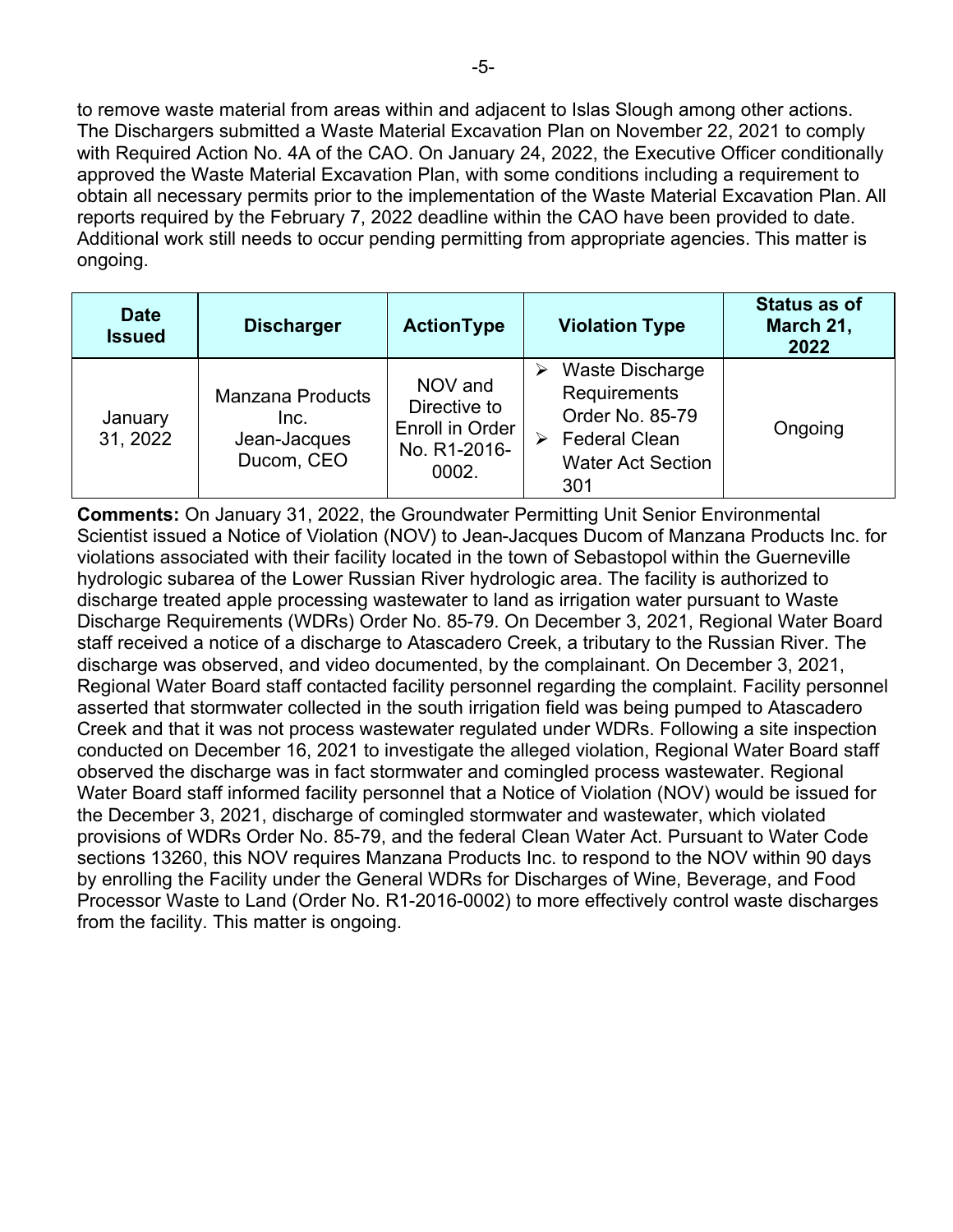| <b>Date</b><br><b>Issued</b> | <b>Discharger</b>                                                                                                      | <b>ActionType</b>                                                                                               | <b>Violation Type</b>                                    | <b>Status as of</b><br><b>March 21,2022</b> |
|------------------------------|------------------------------------------------------------------------------------------------------------------------|-----------------------------------------------------------------------------------------------------------------|----------------------------------------------------------|---------------------------------------------|
| February<br>2, 2022          | <b>Former Landmark</b><br>Grocery<br>Brian Schatzlein,<br>Robert Linder, lain<br>Hamm, Christine<br>Myall, Victor Rugh | <b>Order to Submit</b><br><b>Technical Report</b><br>under Health and<br><b>Safety Code Section</b><br>25296.10 | <b>Failure to</b><br>Resume<br>Groundwater<br>Monitoring | Ongoing                                     |

**Comments:** On February 2, 2022, the Executive Officer issued an Order to Submit Technical Report under Health and Safety Code Section 25296.10 to Brian Schatzlein, Robert Linder, Ian Hamm, Christine Myall, and Victor Rugh who are identified as either the current owner or previous owners of the Former Landmark Grocery located at 31070 Highway 20, Fort Bragg (Site). The Site previously operated as a gasoline and diesel fuel station and grocery store. On November 15, 2001, three underground storage tanks (USTs) containing gasoline or diesel were removed from the Site. Soil samples collected during the UST excavations showed high concentrations of petroleum hydrocarbons, and on December 3, 2001, an unauthorized release of petroleum hydrocarbons was reported to the Regional Water Board. Pursuant to its authority under the Water Code section 13267, the Water Board requested the submittal of a workplan to address the unauthorized release. In March 2002, then property owner, Diane Rugh, submitted the requested workplan. Ms. Rugh's consultant installed 8 borings, 11 groundwater monitoring wells, and 7 remediation wells at the Site. In 2004, a sensitive receptor survey identified multiple domestic water wells near the Site. Between 2007 and 2011, oxygen infusion was conducted at the Site to reduce contaminant concentrations; however, total petroleum hydrocarbons as gas and total petroleum hydrocarbons as diesel still remain in groundwater and in soil. Although regular groundwater monitoring was conducted between 2004 and 2013, no monitoring has occurred since 2013. As such, current site conditions are unknown. On August 21, 2018, the Regional Water Board sent a letter to Ms. Rugh, Mr. Linder, Mr. Hahm, and Ms. Myall, requesting additional tasks be completed in order to assess and mitigate the unauthorized release at the Site. This letter was forwarded to the Brian Shatzlein who purchased the property. To date, the Regional Water Board has not received a response to its letter. This matter is ongoing.

| <b>Date</b><br><b>Issued</b> | <b>Discharger</b>                                    | ActionType | <b>Violation Type</b>                                                                                                                                                    | Status as of<br>March 21,<br>2022 |
|------------------------------|------------------------------------------------------|------------|--------------------------------------------------------------------------------------------------------------------------------------------------------------------------|-----------------------------------|
| February<br>3, 2022          | <b>Russian River Winery</b><br><b>Bill Batchelor</b> | <b>NOV</b> | <b>Industrial General</b><br><b>Permit: Section III</b><br>Waste Discharge<br>Requirements<br>Order No. 96-42<br><b>Federal Clean</b><br><b>Water Act Section</b><br>301 | Ongoing                           |

**Comments:** On February 3, 2022, the NPDES Unit Senior Water Resource Control Engineer issued a Notice of Violation to Bill Batchelor of Russian River Winery for violations associated with the discharge of wine from their facility in the City of Santa Rosa. On October 26, 2021, winery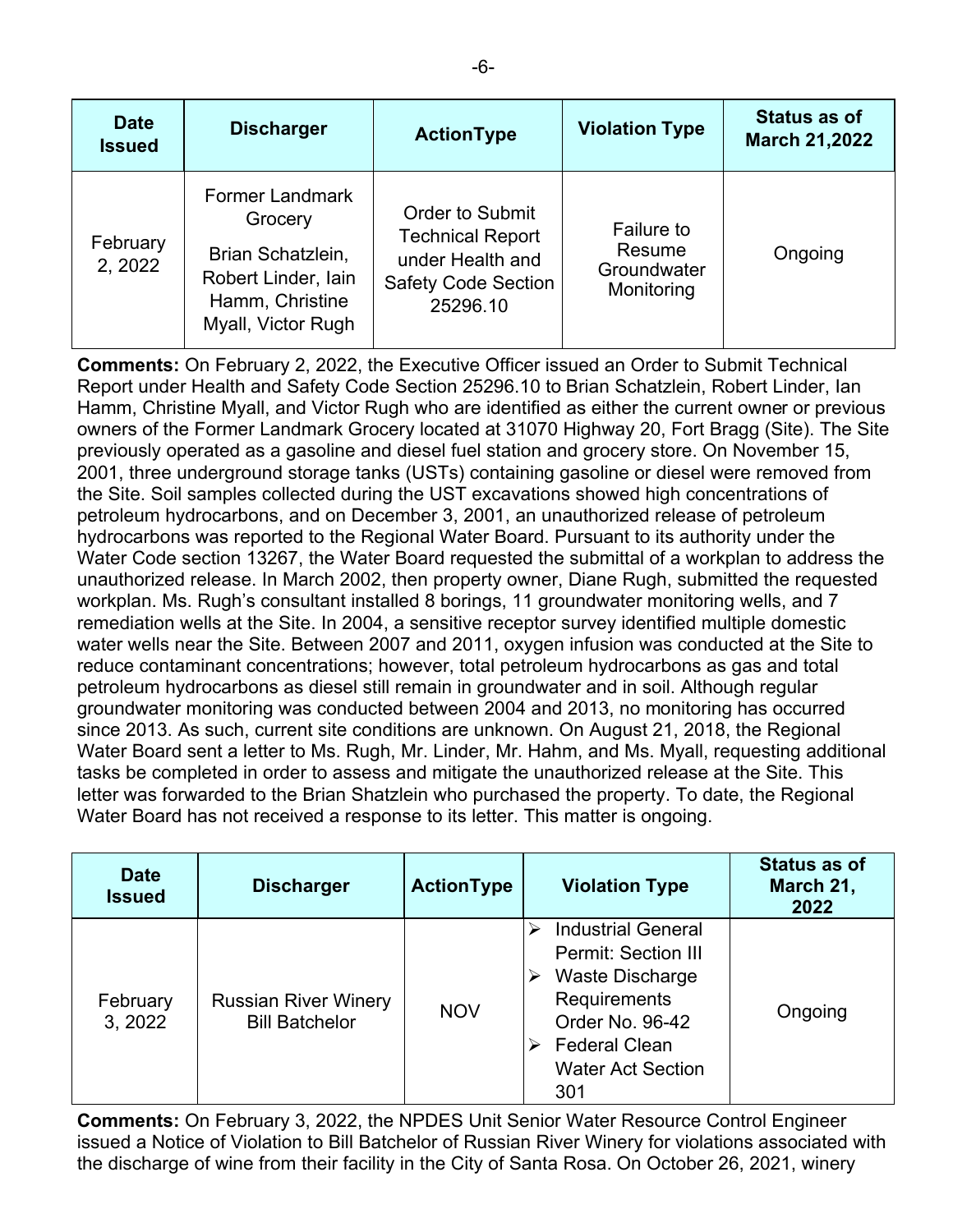personnel reported, via Cal OES, the release of two hundred gallons of red wine from a holding tank at the facility and the subsequent discharge of the wine through the winery's storm drain system into a roadside ditch tributary to Mark West Creek. The spilled wine discharged from the holding tank onto the paved facility yard, entered the storm drain system including drop inlets and French drains, flowed toward the facility's entrance and across the road, before discharging into the roadside ditches and culverts along Laguna Road. The release of wine into the storm drain system tributary to Mark West Creek is in violation of WDRs Order No. 96-42, Section A, Industrial General Permit (IGP): Section III, and Clean Water Act Section 301. The Discharger has since updated the facility's existing spill prevention and response plan to address additional factors related to the spill. The Regional Water Board is currently in the process of determining if any further enforcement actions will be required. This matter is ongoing.

| <b>Date</b><br><b>Issued</b> | <b>Discharger</b>                                                     | <b>ActionType</b> | <b>Violation Type</b>                                                                                                                 | <b>Status as of</b><br>March 21,<br>2022 |
|------------------------------|-----------------------------------------------------------------------|-------------------|---------------------------------------------------------------------------------------------------------------------------------------|------------------------------------------|
| February 4,<br>2022          | <b>Thomas Dols</b><br><b>Green Diamond</b><br><b>Resource Company</b> | <b>NOV</b>        | <b>Basin Plan</b><br>Prohibitions 1 and 2<br>of the Action Plan for<br>Logging,<br>Construction, and<br><b>Associated Activities.</b> | Ongoing                                  |

**Comments:** On February 4, 2022, the Northern Nonpoint Source and Forestry Unit Senior Engineering Geologist issued a Notice of Violation to Thomas Dols of Green Diamond Resource Company (GDRC) for violations associated with their property located approximately 22 miles northeast of the town of Gasquet within the Elk Creek hydrologic subarea of the Point Arena hydrologic area. On September 28 and October 12, 2020, GDRC revised its Annual Work Plan to allow access for salvage harvesting of an area severely burned by the 2020 Slater Fire. The revised plan included a roads project consisting of one mile of road reconstruction and the associated reconstruction of three Class I, seven Class II, and two Class III, previously decommissioned, watercourse crossings in the Elk Creek watershed, a tributary to Rogue River and the Pacific Ocean. Regional Water Board staff inspected the property on October 28 and November 18, 2020 and observed the failure to construct a bridge at Road Point 1 as identified in the Annual Work Plan, insufficiently stabilized fill slopes, and undersized armoring of fill slopes that subsequently failed during a January 2021 rain event, all of which resulted in violations of the Basin Plan Prohibitions 1 and 2 of the Action Plan for Logging, Construction, and Associated Activities. This NOV directs that the Discharger provides the Regional Water Board with episodic inspection reports and storm monitoring reports that document the condition of road points identified in the revised Annual Work Plan. The NOV also directs the Discharger to provide access of the property to be inspected by the Regional Water Board upon completion of the wet weather period. The Regional Water Board is currently in the process of determining if any further enforcement actions will be required. This matter is ongoing.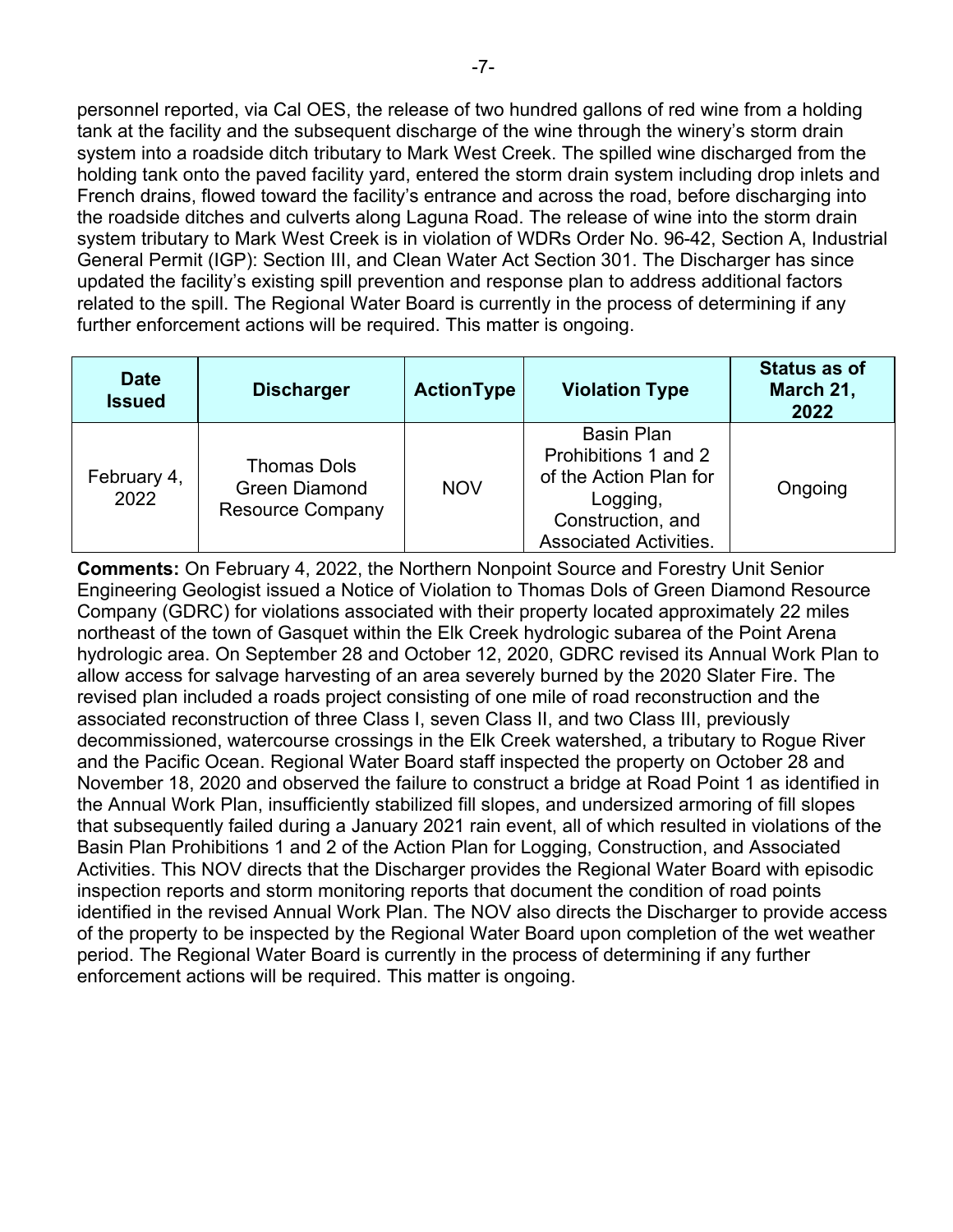| <b>Date</b><br><b>Issued</b> | <b>Discharger</b>                              | <b>ActionType</b>                                                                                                 | <b>Violation Type</b>                        | <b>Status as of</b><br>March 21,<br>2022 |
|------------------------------|------------------------------------------------|-------------------------------------------------------------------------------------------------------------------|----------------------------------------------|------------------------------------------|
| February<br>22, 2022         | <b>Roseske Family Trust</b><br>and Boris Jukic | Order to<br>Submit<br><b>Technical</b><br>Report under<br>Health and<br><b>Safety Code</b><br>Section<br>25296.10 | Failure to submit<br>a required Work<br>Plan | Ongoing                                  |

**Comments:** On February 22, 2022, the Executive Officer issued an Order to Submit Technical Report under Health and Safety Code Section 25296.10 to Boris Jukic and Roseske Family Trust who are identified as either the current owner or previous owner, respectively, and responsible parties of the Jukic residential property site at 3101 Cunningham Lane in Crescent City (Site). The Site is the location of an unauthorized release of hazardous substances from a heating oil underground storage tank (UST). On December 28, 2012, Regional Water Board staff notified the responsible parties that staff has determined that the Site was eligible for No Further Action (NFA) under the State Water Board's Low Threat Underground Storage Tank Closure Policy and outlined the process to obtain the NFA designation and specific tasks for the responsible parties to undertake, including as a final step to prepare and submit to the Executive Officer a work plan for destruction of groundwater monitoring wells at the Site. On August 30, 2018, the Regional Water Board issued a letter requesting submittal of a well destruction work plan. The Order requires the responsible parties to submit to the Executive Officer a work plan for destruction of groundwater monitoring wells no later than April 30, 2022 and implement the work plan to properly destroy the monitoring wells at the Site. This matter is ongoing.

| <b>Date</b><br><b>Issued</b> | <b>Discharger</b> | <b>ActionType</b> | <b>Violation Type</b>                                                                                                                                                               | <b>Status as of</b><br>March 21,<br>2022 |
|------------------------------|-------------------|-------------------|-------------------------------------------------------------------------------------------------------------------------------------------------------------------------------------|------------------------------------------|
| February<br>23, 2022         | David Bent        | <b>NOV</b>        | California Water<br>Code sections<br>13260, 13264 and<br>13376<br><b>Federal Clean</b><br>➤<br><b>Water Act sections</b><br>301, 401, and 404<br><b>Basin Plan Section</b><br>4.2.1 | Ongoing                                  |

**Comments:** On February 23, 2022, the Southern 401 Certification Unit Senior Environmental Scientist issued a Notice of Violation to David Bent for violations associated with his property located near the City of Healdsburg within the Guerneville hydrologic subarea of the Lower Russian River hydrologic area. On September 17, 2021, Regional Water Board staff participated in a site inspection of the property to assess conditions of recently installed rock-armoring and observed the riverbank at the rear of the house to have undergone the recent placement of gabion structures filled with river cobbles and concrete debris placed over metal debris and pre-existing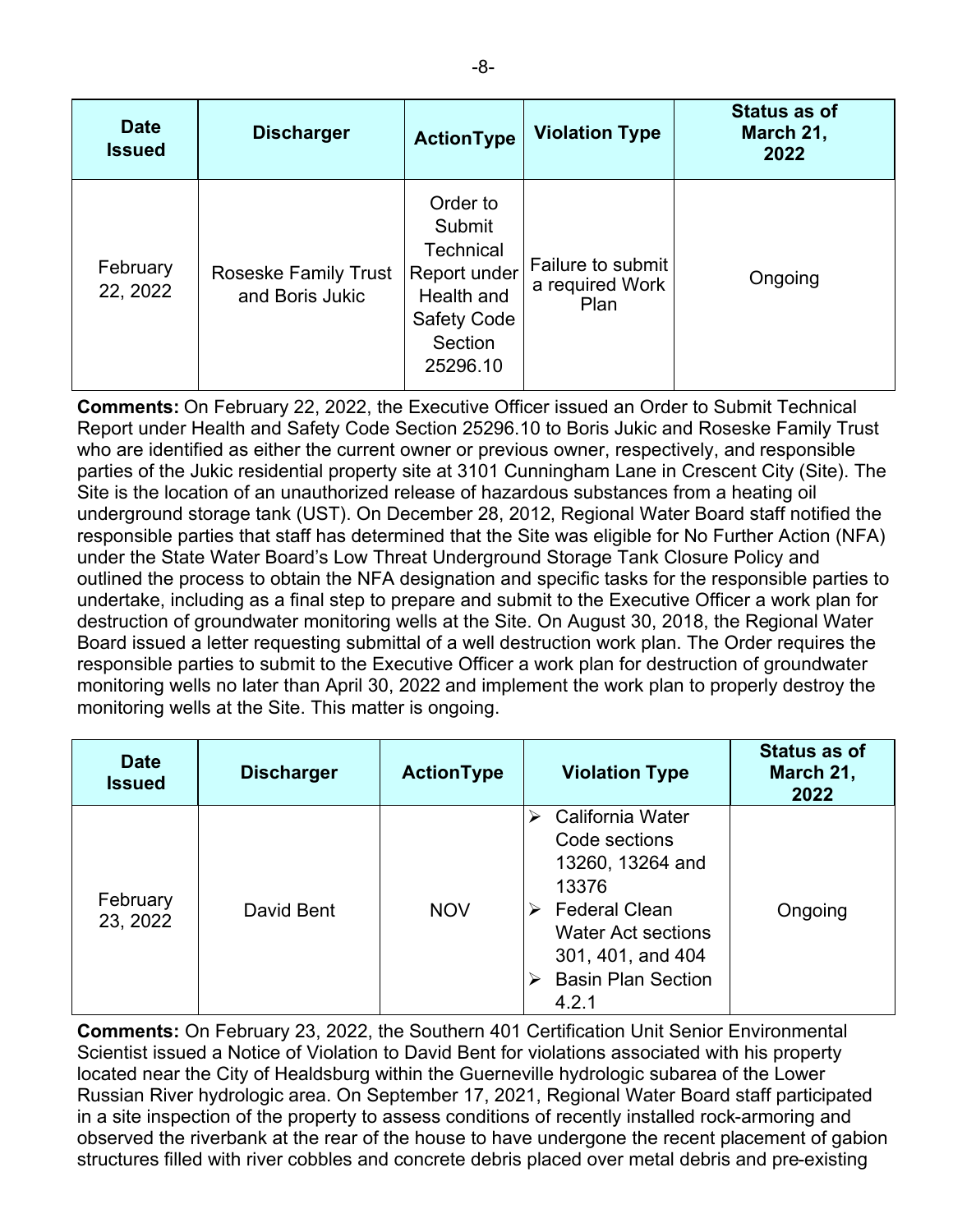boulder bank protection. The total cubic yards of river cobble fill placed on the riverbank below the alleged ordinary high water is an estimated 49.9 cubic yards. Placement of fill material such as gabions and cobble within a water of the state without authorization is a violation of California Water Code sections 13260, 13264 and 13376, Federal Clean Water Act sections 301, 401, and 404, and Basin Plan Section 4.2.1. This NOV directs the Discharger to contact Regional Water Board staff to advise of a plan to comply with Water Code 13260 by March 27, 2022. This matter is ongoing.

| <b>Date</b><br><b>Issued</b> | <b>Discharger</b> | <b>ActionType</b>   | <b>Violation Type</b>                                                | <b>Status as of</b><br>March 21,<br>2022 |
|------------------------------|-------------------|---------------------|----------------------------------------------------------------------|------------------------------------------|
| February<br>23, 2022         | Darrel Nelson     | NOV &<br><b>NNC</b> | <b>Industrial General</b><br><b>Permit: Sections XXI</b><br>and XVII | <b>Resolved</b>                          |

**Comments:** On February 23, 2022, the NPDES Unit Senior Water Resource Control Engineer issued a joint Notice of Violation and Notice of Noncompliance (NNC) to Darrel Nelson of Freeman Rock for violations associated with their facility located in Crescent City within the Smith River Plain hydrologic subarea of the Lower Smith River hydrologic area. On January 27, 2022, Regional Water Board staff inspected the facility and determined that it is not eligible for No Exposure Certification (NEC) coverage as was previously claimed by Freeman Rock. During the inspection, staff notified a facility representative that their concrete ready-mix facility is in violation and subject to requirements of the Industrial General Permit (IGP) and Freeman Rock must submit a Notice of Intent (NOI) to enroll immediately. Regional Water Board staff terminated the existing NEC coverage administratively on February 2, 2022. This NOV required Freeman Rock to file a NOI for IGP coverage by April 25, 2022 to avoid further penalty. The NOI has since been filed. This matter is resolved.

| <b>Date</b><br><b>Issued</b> | <b>Discharger</b>                                                           | <b>ActionType</b> | <b>Violation Type</b>                                                                                                                | <b>Status as of</b><br>March 21,<br>2022 |
|------------------------------|-----------------------------------------------------------------------------|-------------------|--------------------------------------------------------------------------------------------------------------------------------------|------------------------------------------|
| February<br>24, 2022         | Alejandro Huneeus<br>and Zach Shaw<br><b>Flowers Vineyard and</b><br>Winery | <b>NOV</b>        | <b>Waste Discharge</b><br>⋗<br>Requirements<br>Order No. R1-<br>2002-0012<br><b>Federal Clean</b><br><b>Water Act Section</b><br>301 | Ongoing                                  |

**Comments:** On February 24, 2022, the Groundwater Permitting Unit Senior Environmental Scientist issued a Notice of Violation to Alejandro Huneeus and Zach Shaw of Flowers Vineyard and Winery for violations associated with their facility near the town of Healdsburg within the Guerneville hydrologic subarea of the Lower Russian River hydrologic area. The facility is authorized to discharge treated winery process wastewater to land as irrigation water in accordance with General WDRs for Discharges of Winery Waste to Land (Order No. R1-2002- 0012). On October 25, 2021, the Regional Water Board received notice of a breach of the facility's process wastewater pond resulting in a discharge of wastewater and stormwater to an unnamed tributary to the Russian River. On November 2, 2021, Regional Water Board staff inspected the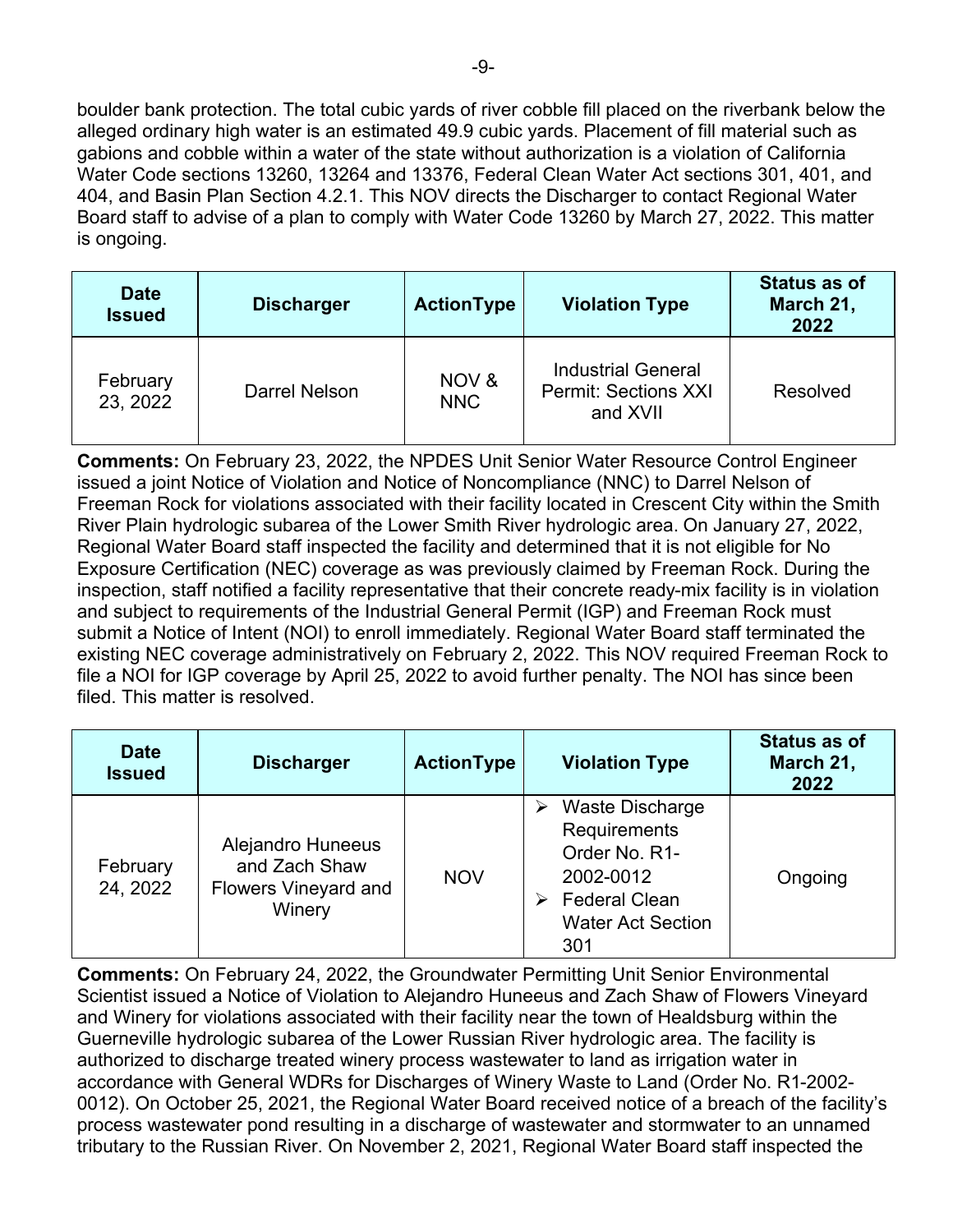facility to confirm the release and determined the pond breach violated WDRs Order No. R1-2002- 0012 and the federal Clean Water Act. Flowers Vineyard and Winery had also failed to submit self-monitoring reports required by WDRs Order No. R1-2002-0012. The Regional Water Board is currently in the process of determining if any further enforcement actions will be required. This matter is ongoing.

| <b>Date</b><br><b>Issued</b> | <b>Discharger</b>                                                                                             | <b>ActionType</b> | <b>Violation Type</b>                                                                                                                                                                             | Status as of<br>March 21,<br>2022 |
|------------------------------|---------------------------------------------------------------------------------------------------------------|-------------------|---------------------------------------------------------------------------------------------------------------------------------------------------------------------------------------------------|-----------------------------------|
| February<br>25, 2022         | <b>Fred Euphrat</b><br><b>Epic Wireless Group</b><br>Nevada City<br>Engineering<br><b>Bechtel Corporation</b> | <b>NOV</b>        | $\triangleright$ Federal Clean<br>Water Act<br>Sections 301,<br>401, and 404<br>$\triangleright$ California<br><b>Water Code</b><br>Section 13260<br>$\triangleright$ Basin Plan<br>Section 4.2.1 | Ongoing                           |

**Comments:** On February 25, 2022, the Southern Nonpoint Source and Forestry Unit Senior Engineering Geologist issued a Notice of Violation to Fred Euphrat, Epic Wireless Group, Nevada City Engineering, and Bechtel Corporation for violations associated with their timber harvesting property located on Mill Creek Road near the City of Healdsburg within the Mill Creek hydrologic subarea of the Lower Russian River hydrologic area. On November 8, 2021, Regional Water Board staff received a complaint regarding existing and threatened sediment discharges to watercourses resulting from power line installation conducted on behalf of Epic Wireless as part of the construction of a cellular service tower on the property. The complaint stated that Mill Creek Road had been widened, insloped, and altered in a manner that destroyed existing rolling dips and water bars. On October 24, 2021, Sonoma County experienced a rain event resulting in up to 10 inches of rainfall. During the event, fill material in the constructed power line ditch washed out and deposited into an unnamed perennial tributary of Mill Creek. On November 9, 2021, Regional Water Board staff inspected the property and observed six culvert crossings on ephemeral watercourses with no critical dips and that all backfill material from the power line ditch had been washed out downstream resulting in violations of the Federal Clean Water Act, Basin Plan, and California Water Code. On January 20, 2022, Nevada City Engineering, on behalf of Epic Wireless, agreed to submit a road drainage and erosion control plan. This NOV requires the Dischargers conduct periodic inspections and maintenance of BMPs throughout the remainder of the winter period. Pursuant to Water Code sections 13260, this NOV also requires the Dischargers submit a Notice of Intent to enroll under the Waiver of Waste Discharge Requirements and General Water Quality Certification for Road Management and Activities Conducted Under the Five Counties Salmonid Conservation Program (5C Waiver) by June 1, 2022. This matter is ongoing.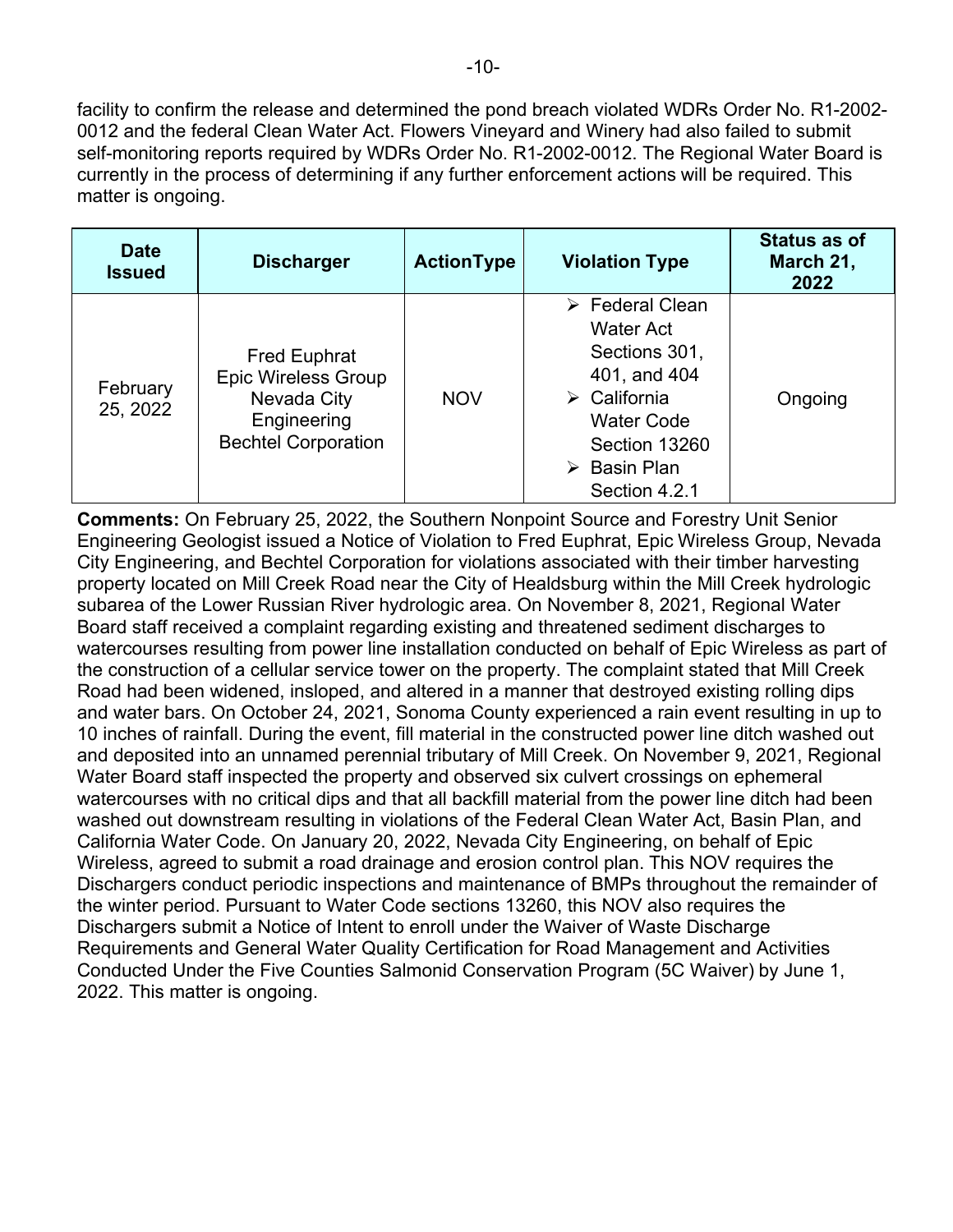| <b>Date</b><br><b>Issued</b> | <b>Discharger</b>                                                                                | <b>ActionType</b> | <b>Violation Type</b>                                                              | <b>Status as of</b><br>March 21,<br>2022 |
|------------------------------|--------------------------------------------------------------------------------------------------|-------------------|------------------------------------------------------------------------------------|------------------------------------------|
| March 1,<br>2022             | <b>Humboldt State</b><br>University: Telonicher<br><b>Marine Laboratory</b><br>Christina Koczera | <b>NOV</b>        | Waste Discharge<br><b>Requirements Order</b><br>Nos. R1-2013-0006<br>and 2019-0037 | Ongoing                                  |

**Comments:** On March 1, 2022, the Enforcement Unit Senior Water Resource Control Engineer issued a Notice of Violation to Christina Koczera of Humboldt State University (HSU): Telonicher Marine Laboratory for violations associated with their facility located in the town of Trinidad within the Luffenholtz Creek subarea of the Big Lagoon Hydrologic Area. Based on information in the California Integrated Water Quality System (CIWQS) from January 1, 2019 through December 31, 2021, HSU has submitted twenty Self-Monitoring Reports and/or other technical reports past the due dates specified in WDRs Order Nos. R1-2013-0006 and R1-2019-0037. The late reports include Once Only, Monthly, Semi-annual, and Annual discharge monitoring reports, Stormwater Management Plan reports, and Solids Disposal Plan reports. Five of the twenty late reports were dismissed because HSU communicated with the Regional Water Board that it had difficulties submitting reports electronically to CIWQS. The NOV indicates that the remaining fifteen late reports, which ranged from 1 to 132 days late, may be subject to administrative civil liabilities for each day in which the violation occurred resulting in a potential maximum administrative civil liability of up to \$1,550,000. Through this NOV, the Regional Water Board has determined to only pursue mandatory minimum penalties for three discharge monitoring reports that were more than 30 days late. The Discharger's timeliness in meeting future reporting deadlines will be a consideration regarding further enforcement. This matter is ongoing.

| <b>Date</b><br><b>Issued</b> | <b>Discharger</b>    | <b>ActionType</b> | <b>Violation Type</b>                                                                                              | <b>Status as of</b><br>March 21,<br>2022 |
|------------------------------|----------------------|-------------------|--------------------------------------------------------------------------------------------------------------------|------------------------------------------|
| March 3,<br>2022             | <b>Ken Bareilles</b> | <b>NOV</b>        | California Water<br><b>Code Section</b><br>13267<br>Cleanup and<br>⋗<br><b>Abatement Order</b><br>No. R1-2022-0009 | Ongoing                                  |

**Comments:** On March 3, 2022, the Southern Nonpoint Source and Forestry Unit Senior Engineering Geologist issued a Notice of Violation to Ken Bareilles for violations associated with their property located southwest of the City of Healdsburg within the Warm Springs hydrologic subarea of the Middle Russian River hydrologic area. On October 21, 2020, following the Glass fire, Mr. Bareilles filed a Notice of Emergency Timber Operations to CAL FIRE, covering 106 acres of a 160-acre parcel. On June 30, 2021, CAL FIRE staff informed Regional Water Board staff of an unpermitted bridge installation located outside of the permitted Emergency Notice timber operations area. On November 4 and 9, 2021, Regional Water Board staff inspected the site and observed evidence of significant discharges and threatened discharges of waste earthen material to surface waters, which was exacerbated by the heavy equipment operations. To resolve the violations identified during the staff inspection, the Executive Officer issued Cleanup and Abatement Order (CAO) No. R1-2022-0009 on January 10, 2022. Beginning on January 26, 2022, Regional Water Board staff made a series of telephone calls to Mr. Bareilles attempting to discuss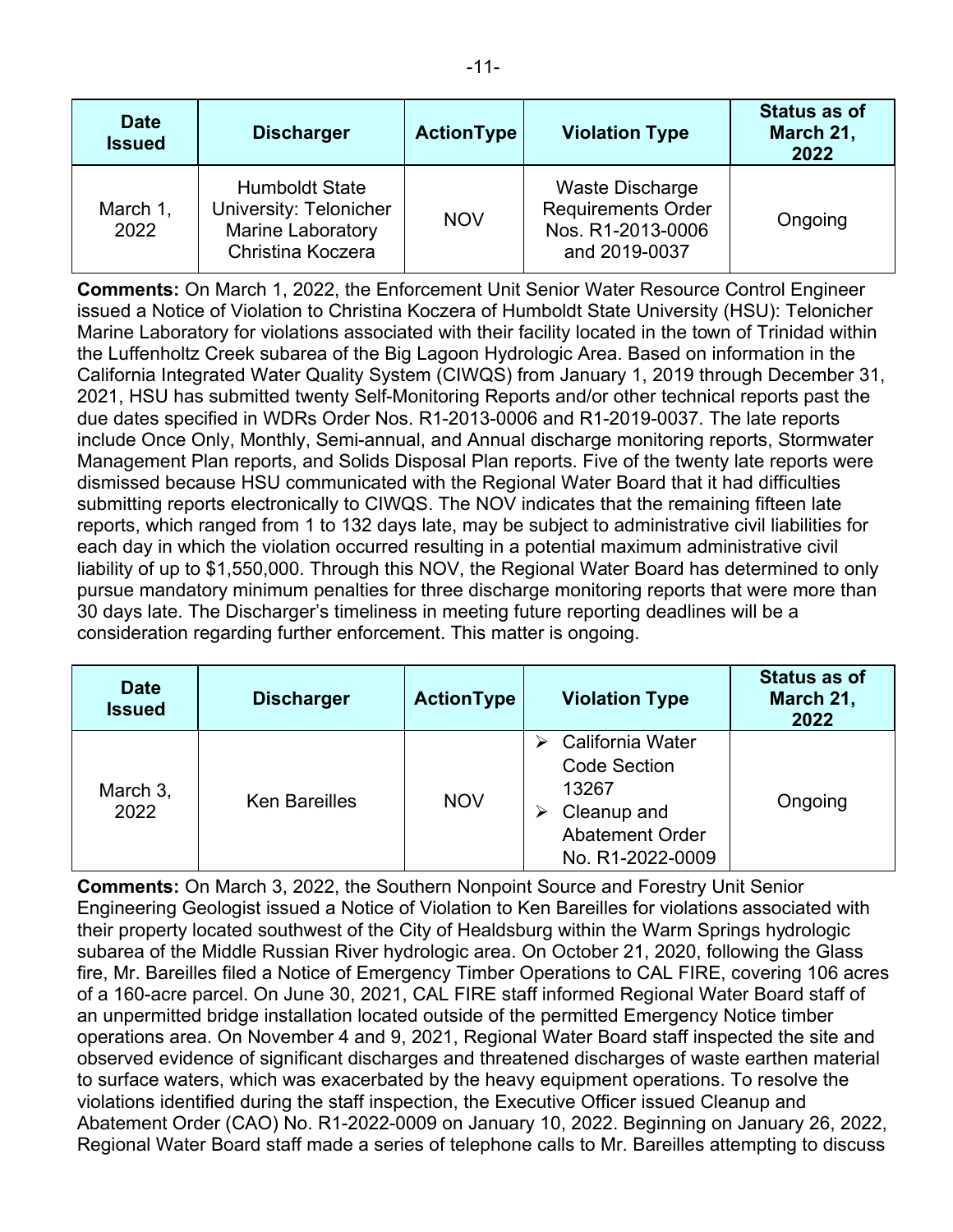the CAO. On February 7 and 8, 2022, staff spoke with the Discharger's representative who indicated they would be preparing an Interim Plan required by the CAO and would submit it when complete. This NOV is for violation of the CAO for failure to submit the required Interim Plan by January 25, 2022, the date specified in the CAO, in violation of California Water Code section 13267. This NOV directs the Discharger to comply with the CAO and submit technical reports required as soon as possible to avoid further enforcement action. This matter is ongoing.

| <b>Date</b><br><b>Issued</b> | <b>Discharger</b>                                                                                                   | <b>ActionType</b> | <b>Violation Type</b>                                                                | <b>Status as of</b><br>March 21,<br>2022 |
|------------------------------|---------------------------------------------------------------------------------------------------------------------|-------------------|--------------------------------------------------------------------------------------|------------------------------------------|
| March 7,<br>2022             | California Redwood<br>Company and the<br><b>Trinity River Timber</b><br>Company dba<br>North Fork Lumber<br>Company | <b>TSO</b>        | Waste Discharge<br>Requirements and<br><b>NPDES Permit Order</b><br>No. R1-2019-0005 | Ongoing                                  |

**Comments:** On March 7, 2022, the Executive Officer issued a Time Schedule Order (TSO) to California Redwood Company and the Trinity River Timber Company doing business as North Fork Lumber Company located in the town of Korbel within the North Fork Mad River hydrologic area. The facility is currently regulated under Waste Discharge Requirements Order No. R1-2019- 0005 that also serves as a National Pollutant Discharge Elimination System permit. California Redwood Company submitted a Copper and Lead Feasibility Study on May 1, 2017, a Final Copper and Lead Water-Effect Ratio Final Report in June 2018, and a Time Schedule Order Request on November 17, 2021, stating that despite operational modifications and treatment system improvements, the facility could not consistently rely on the existing treatment system to achieve compliance with effluent limitations. Furthermore, Regional Water Board staff concurs that determining a site-specific Water-Effect Ratio for both nickel and zinc was an appropriate method to demonstrate that no reasonable potential exists for the facility to exceed water quality objectives. The Regional Water Board determined that it is infeasible for the Dischargers to immediately comply with final effluent limitations for nickel and zinc. This order requires the permittees to comply with updated interim effluent limitations for nickel and zinc and to develop and submit a Water-Effect Ratio study for nickel and zinc. The interim limitations in this TSO are intended to ensure that the Dischargers maintain their existing performance while also implementing appropriate pollution prevention measures. This TSO also requires the Dischargers to submit a Water-Effects Ratio Work Plan, Pollution Minimization Program, and Annual Assessment Reports, and achieve full compliance with final nickel and zinc effluent limitations by December 1, 2024. This matter is ongoing.

| <b>Date</b><br><b>Issued</b> | <b>Discharger</b>                                                                              | <b>ActionType</b> | <b>Violation Type</b>                                                           | <b>Status as of</b><br>March 21,<br>2022 |
|------------------------------|------------------------------------------------------------------------------------------------|-------------------|---------------------------------------------------------------------------------|------------------------------------------|
| March 14,<br>2022            | <b>Mark Whetzel</b><br>David Kindopp<br><b>Therese Cannata</b><br>Ukiah Rifle & Pistol<br>Club | <b>NOV</b>        | <b>Water Code Section</b><br>13383 Investigative<br>Order No. R1- 2021-<br>0019 | Ongoing                                  |

**Comments:** On March 14, 2022, the Point Source Control & Groundwater Protection Division Supervisor issued a Notice of Violation to Mark Whetzel, David Kindopp, and Therese Cannata of Ukiah Rifle & Pistol Club (URPC) for violations associated with their property located within the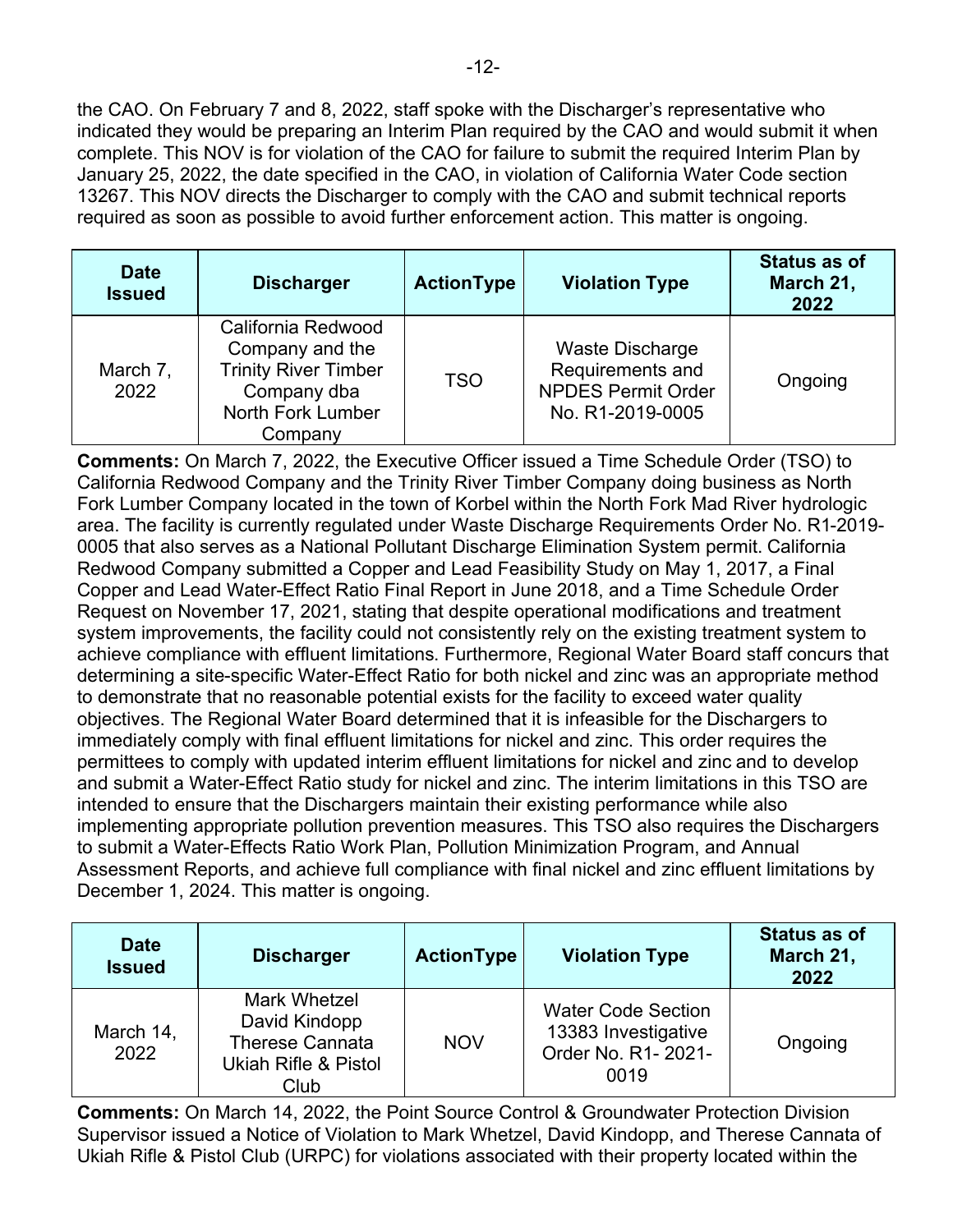Sulphur Creek Hydrologic Subarea of the Middle Russian River Hydrologic Area. On November 3, 2021, the Regional Water Board issued Order No. R1-2021-0019 to URPC requiring the Discharger to conduct a monitoring and sampling program, revise the Storm Water Management and Sampling Plan (SWMSP), and provide the Regional Water Board with the revised SWMSP and sampling reports for review and approval. As of March 14, 2022, URPC failed to submit the revised SWMSP by the deadline of December 3, 2021. URPC also failed to utilize the provision included within the Order to request additional time for submittal, if necessary. On February 16, 2022, URPC provided the Regional Water Board with a letter, visual observation log, and a laboratory report for a sampling event in December 2021. The laboratory report indicated that Total Suspended Solids values and Total Lead values were both above the reporting limit. To ensure that future reports are not similarly deficient, this NOV reiterates to URPC that Order No. R1-2021-0019 requires it to prepare and submit a Monitoring Response Workplan by June 13, 2022. This matter is ongoing.

| <b>Date</b><br><b>Issued</b> | <b>Discharger</b>                             | <b>ActionType</b> | <b>Violation Type</b>                                                                                                                                                                                                                                                                                                                      | <b>Status as of</b><br>March 21,<br>2022 |
|------------------------------|-----------------------------------------------|-------------------|--------------------------------------------------------------------------------------------------------------------------------------------------------------------------------------------------------------------------------------------------------------------------------------------------------------------------------------------|------------------------------------------|
| December<br>17, 2021         | <b>City Ventures</b><br>Homebuilding,<br>Inc. | <b>NOV</b>        | <b>State Water Resources</b><br>Control Board Order No.<br>2009-0009 DWQ, as<br>amended by Orders 2010-<br>0014 DWQ and 2012-0006<br>DWQ, NPDES No.<br>CAS000002, General Permit<br>for Storm Water Discharges<br><b>Associated with Construction</b><br>and Land Disturbance<br><b>Activities (Construction</b><br><b>General Permit)</b> | Ongoing                                  |

**Comments:** On December 17, 2021, Assistant Executive Officer Claudia E. Villacorta issued a Notice of Violation to City Ventures Homebuilding, Inc. for the Grove Village project at 2872 Stony Point Road in Santa Rosa. The Discharger failed to employ best management practices (BMPs) to achieve best available technology economically achievable (BAT) and best conventional pollutant control technology (BCT). The Discharger failed to install sufficient and effective BMPs to remove or reduce pollutants in the construction activity-related stormwater as it discharged off the site. As a result, unauthorized sediment laden stormwater ultimately entered waters of the United States in violation of the Construction General Permit. This matter is ongoing.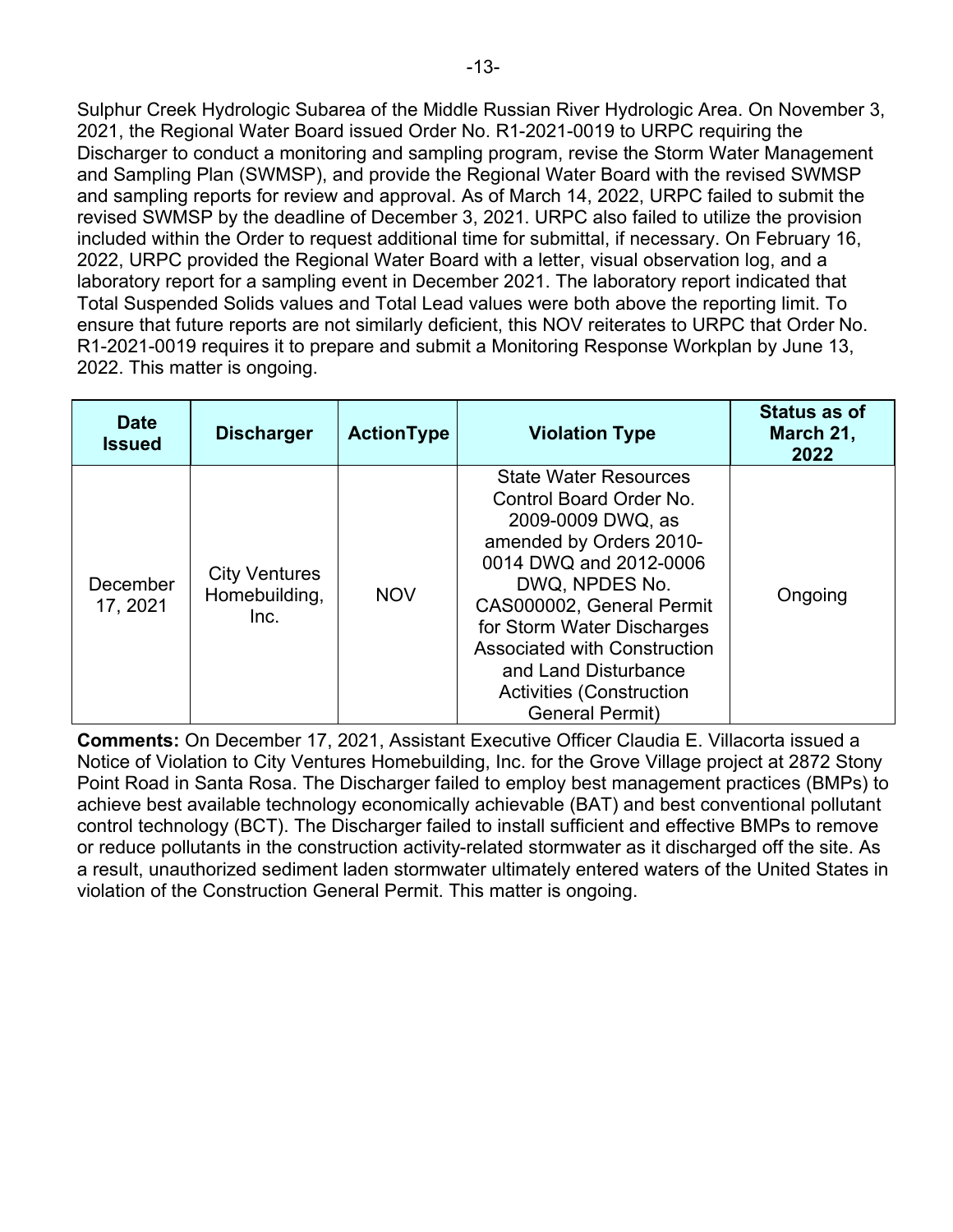| <b>Date</b><br><b>Issued</b> | <b>Discharger</b>                              | <b>Action</b><br>Type | <b>Violation Type</b>                                                                                                                                                                                                                                                                                              | <b>Status as of</b><br>March 21,<br>2022 |
|------------------------------|------------------------------------------------|-----------------------|--------------------------------------------------------------------------------------------------------------------------------------------------------------------------------------------------------------------------------------------------------------------------------------------------------------------|------------------------------------------|
| January<br>12, 2022          | <b>City Ventures</b><br>Homebuildin<br>g, Inc. | <b>NOV</b>            | <b>State Water Resources Control</b><br>Board Order No. 2009-0009 DWQ,<br>as amended by Orders 2010-0014<br>DWQ and 2012-0006 DWQ,<br>NPDES No. CAS000002, General<br>Permit for Storm Water Discharges<br>Associated with Construction and<br><b>Land Disturbance Activities</b><br>(Construction General Permit) | Ongoing                                  |

**Comments:** On January 12, 2022 Assistant Executive Officer Villacorta issued a Notice of Violation to City Ventures Homebuilding, Inc. for the Round Barn project in Santa Rosa. The Discharger failed to employ BMPs to achieve BAT and BCT. The Discharger failed to install sufficient and effective BMPs to remove or reduce pollutants in the construction activity related stormwater as it discharged off the site. As a result, unauthorized sediment laden stormwater ultimately entered waters of the United States in violation of the Construction General Permit. This matter is ongoing.

# **Cannabis Notices of Violation:**

Over the period covered by this report, the Senior Water Resource Control Engineers of the Cannabis Regulatory and Enforcement Units issued three (3) NOVs stemming from observations made during field inspections. The table on the next page provides a summary of relevant details regarding each NOV and the associated site.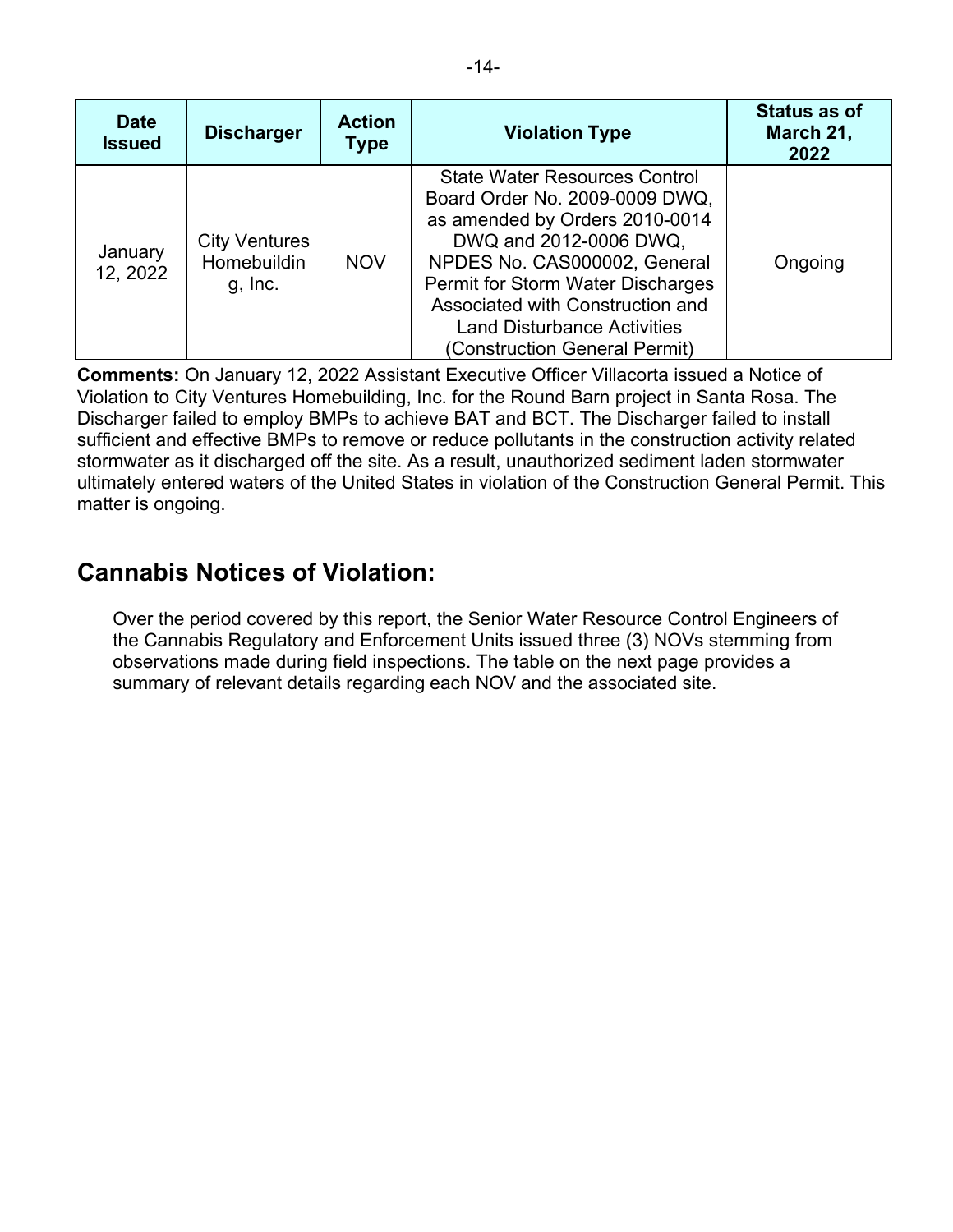| <b>Date</b><br><b>Issued</b>                       | Owner/<br><b>Operator</b><br><b>Name</b>                             | <b>Property</b><br><b>County</b> | <b>Nearest</b><br><b>Town</b> | <b>Watershed</b><br>(Hydrologic<br>Subarea,<br><b>Hydrologic</b><br><b>Area</b> | <b>Inspection</b><br>Date/Type<br>(Warrant or<br><b>Consent)</b> | <b>Violation Types</b>                                                                                                                                                                                                                                                                                                                                                                                                                                                          | <b>Required/Recommended</b><br><b>Actions</b>                                                                                                                                                                                                                                      | <b>Status as of March</b><br>16, 2022                                                                                                                                                   |
|----------------------------------------------------|----------------------------------------------------------------------|----------------------------------|-------------------------------|---------------------------------------------------------------------------------|------------------------------------------------------------------|---------------------------------------------------------------------------------------------------------------------------------------------------------------------------------------------------------------------------------------------------------------------------------------------------------------------------------------------------------------------------------------------------------------------------------------------------------------------------------|------------------------------------------------------------------------------------------------------------------------------------------------------------------------------------------------------------------------------------------------------------------------------------|-----------------------------------------------------------------------------------------------------------------------------------------------------------------------------------------|
| January 20,<br>2022<br>and<br>February<br>24, 2022 | Kou Ziong<br>and Susan<br><b>Yang Xiong</b>                          | Trinity<br>County                | Hayfork                       | Hayfork<br>Valley<br>Hydrologic<br>Subarea                                      | Warrant<br>Inspection on<br>June 26, 2019                        | - Failure to Comply with Cleanup<br>and Abatement and Water Code<br>Section 13267 Order No. R1-<br>2021-0040<br>- Failure to Submit a Cleanup,<br>Restoration, and Monitoring Plan<br>as required by Order No. R1-<br>2021-0040<br>- Failure to implement and<br>complete restoration activities<br>and/or abatement measures<br>from CRMP as required by Order<br>No. R1-2021-0040<br>- Failure to submit a CRMP<br>completion report as required by<br>Order No. R1-2021-0040 | Immediately comply with<br><b>Order Requirements</b>                                                                                                                                                                                                                               | As of March 16,<br>2022, Water<br>Boards staff has<br>not received any<br>communication<br>from the<br><b>Dischargers</b>                                                               |
| March 3.<br>2022                                   | Humboldt<br>Agriculture &<br>Development<br>LLC & SEVA<br><b>LLC</b> | Humboldt<br>County               | Blocksburg                    | Sequoia<br>Hydrologic<br>Subarea                                                | Consent<br>Inspection on<br>February 1,<br>2022                  | -Failure to Comply with the<br>Cannabis General Order, Basin<br>Plan section 4.2.1, and Water Code<br>section 13260                                                                                                                                                                                                                                                                                                                                                             | Enroll under the<br><b>Cannabis General</b><br>Order within 30 days of<br>NOV issuance date<br>Submit a Disturbed<br><b>Area Stabilization Plan</b><br>(DASP) and cease all<br>cannabis cultivation<br>activities located within<br>the riparian setback on<br>the property (water | As of March 16,<br>2022, the<br>Dischargers have<br>responded to the<br>NOV. The<br>Dischargers are<br>collaborating with<br><b>Water Board Staff</b><br>to comply with<br>requirements |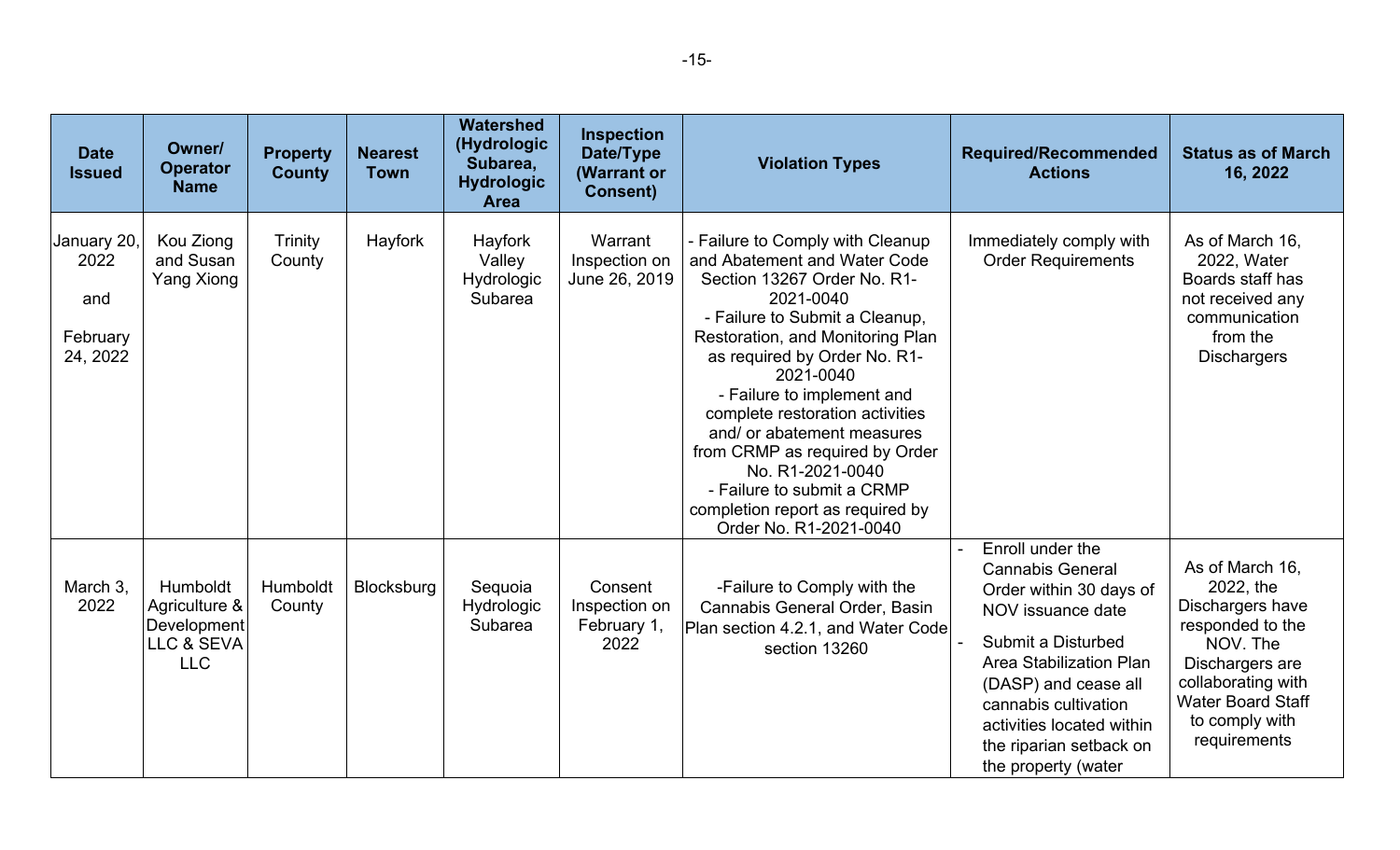| <b>Date</b><br><b>Issued</b> | Owner/<br><b>Operator</b><br><b>Name</b> | <b>Property</b><br><b>County</b> | <b>Nearest</b><br><b>Town</b> | Watershed<br>(Hydrologic<br>Subarea,<br><b>Hydrologic</b><br><b>Area</b> | <b>Inspection</b><br>Date/Type<br>(Warrant or<br><b>Consent)</b> | <b>Violation Types</b>                                                                                                                                                                                                                                                                                                                                                                              | <b>Required/Recommended</b><br><b>Actions</b>                                                                                                                                                                                                         | <b>Status as of March</b><br>16, 2022                  |
|------------------------------|------------------------------------------|----------------------------------|-------------------------------|--------------------------------------------------------------------------|------------------------------------------------------------------|-----------------------------------------------------------------------------------------------------------------------------------------------------------------------------------------------------------------------------------------------------------------------------------------------------------------------------------------------------------------------------------------------------|-------------------------------------------------------------------------------------------------------------------------------------------------------------------------------------------------------------------------------------------------------|--------------------------------------------------------|
|                              |                                          |                                  |                               |                                                                          |                                                                  |                                                                                                                                                                                                                                                                                                                                                                                                     | quality certification will<br>be required prior to in-<br>stream work)<br>Submit a Cleanup,<br>Restoration, and<br><b>Monitoring Plan</b><br>(CRMP) to address<br>threatened discharges<br>to watercourse from the<br>failing pond on the<br>property |                                                        |
| March 11,<br>2022            | Roman and<br>Gayle Baker                 | Trinity<br>County                | Hayfork                       | Hayfork Valley<br>Hydrologic<br>Subarea                                  | Consent<br>Inspection on<br>February 10,<br>2022                 | -Failure to comply with Cleanup and - Immediately comply with<br>Abatement and Water Code section<br>13267 Order No. R1-2020-0028<br>- Failure to submit monthly<br>progress reports for Cleanup,<br>Restoration, and Management<br>Plan (CRMP) pursuant to Order<br>No. R1-2020-0028<br>- Failure to implement all items<br>included in the approved CRMP<br>pursuant to Order No. R1-202-<br>0028 | Order requirements                                                                                                                                                                                                                                    | Staff is awaiting<br>response from the<br>Dischargers. |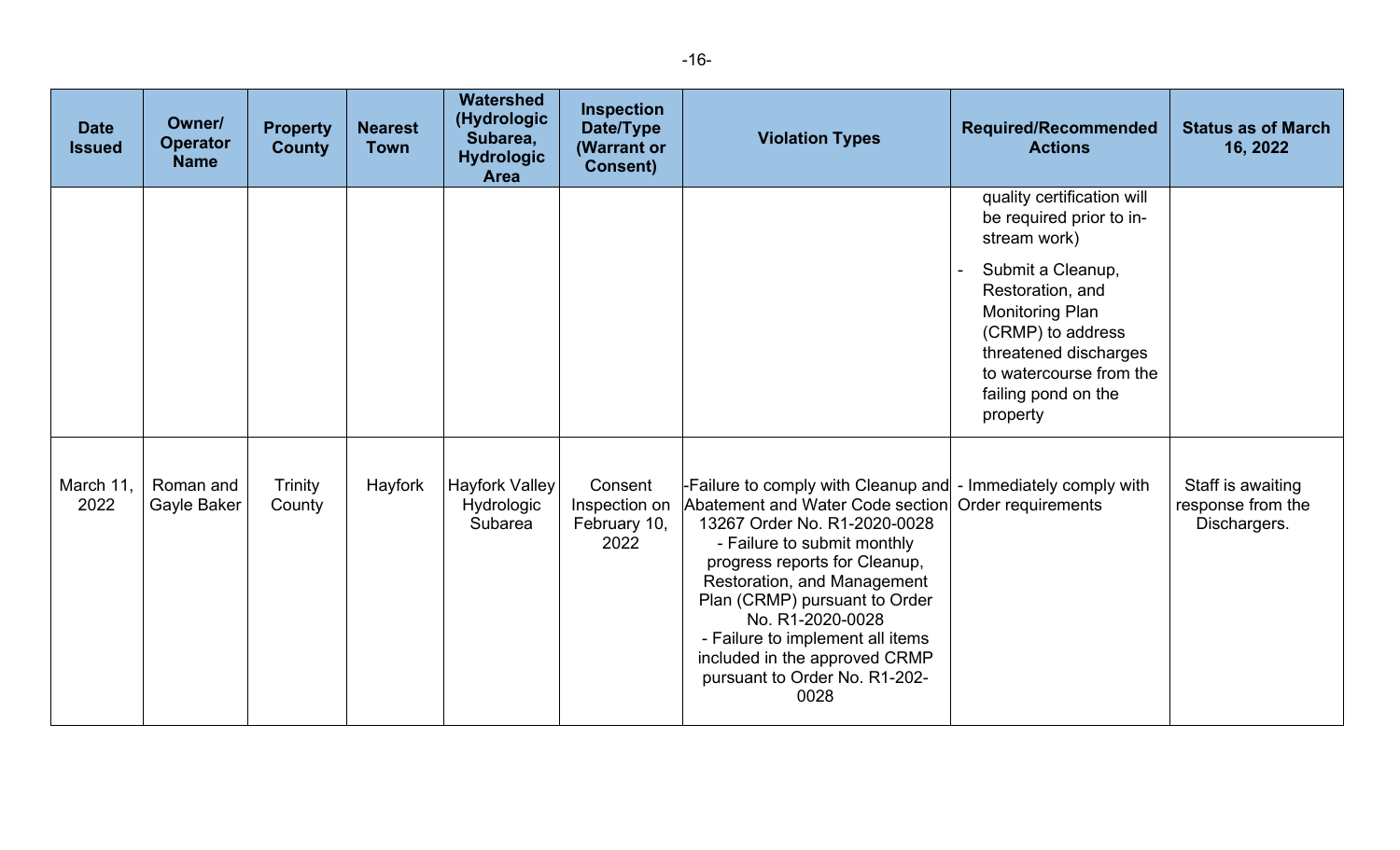# **Settlement Discussions Invited, Underway, or Completed**

In the December 2021 Enforcement Report, staff began reporting on enforcement-related settlement discussions initiated and underway. The table below provides current statuses of settlement discussions underway. Staff issued no new invitations for settlement discussion issued over this reporting period.

| <b>Discharger</b>                                                                         | Program                 | <b>Violation Type</b>                                            | <b>Proposed</b><br><b>Penalty Amount</b> | <b>Comments</b>                                                                                                                                                                                         | <b>Status as of March 18,</b><br>2022                   |
|-------------------------------------------------------------------------------------------|-------------------------|------------------------------------------------------------------|------------------------------------------|---------------------------------------------------------------------------------------------------------------------------------------------------------------------------------------------------------|---------------------------------------------------------|
| City of Fortuna - Tom<br><b>Cooke Memorial</b><br><b>Wastewater Treatment</b><br>Facility | <b>NPDES</b><br>Program | <b>NPDES Permit Effluent Limit Violations</b><br>subject to MMPs | \$45,000                                 | Draft Stipulated Order. Discharger<br>to pay \$15,000 of the penalty to<br>the State Water Board's<br><b>Cleanup and Abatement Account</b><br>(CAA), and apply the remaining<br>\$30,000 towards an SEP | <b>Stipulated Order</b><br>adopted on March 15,<br>2022 |
| Crescent City -<br><b>Wastewater Treatment</b><br>Facility                                | <b>NPDES</b><br>Program | <b>NPDES Permit Effluent Limit Violations</b><br>subject to MMPs | \$48,000                                 | Invitation issued on 11/16/2021<br><b>Violation Period</b><br>September 22, 2015 to February<br>28, 2022                                                                                                | <b>Settlement Negotiations</b><br>Underway              |
| City of Eureka -<br><b>Wastewater Treatment</b><br>Plant                                  | <b>NPDES</b><br>Program | <b>NPDES Permit Effluent Limit Violations</b><br>subject to MMPs | \$138,000                                | Invitation issued on 11/16/2021<br><b>Violation Period</b><br>July 3, 2017 to December 31,<br>2021                                                                                                      | <b>Settlement Negotiations</b><br>Underway              |
| City of Ferndale -<br><b>Wastewater Treatment</b><br>Plant                                | <b>NPDES</b><br>Program | <b>NPDES Permit Effluent Limit Violations</b><br>subject to MMPs | \$18,000                                 | Invitation issued on 11/16/2021<br><b>Violation Period</b><br>April 13, 2017 to December 31,<br>2021                                                                                                    | <b>Settlement Negotiations</b><br>Underway              |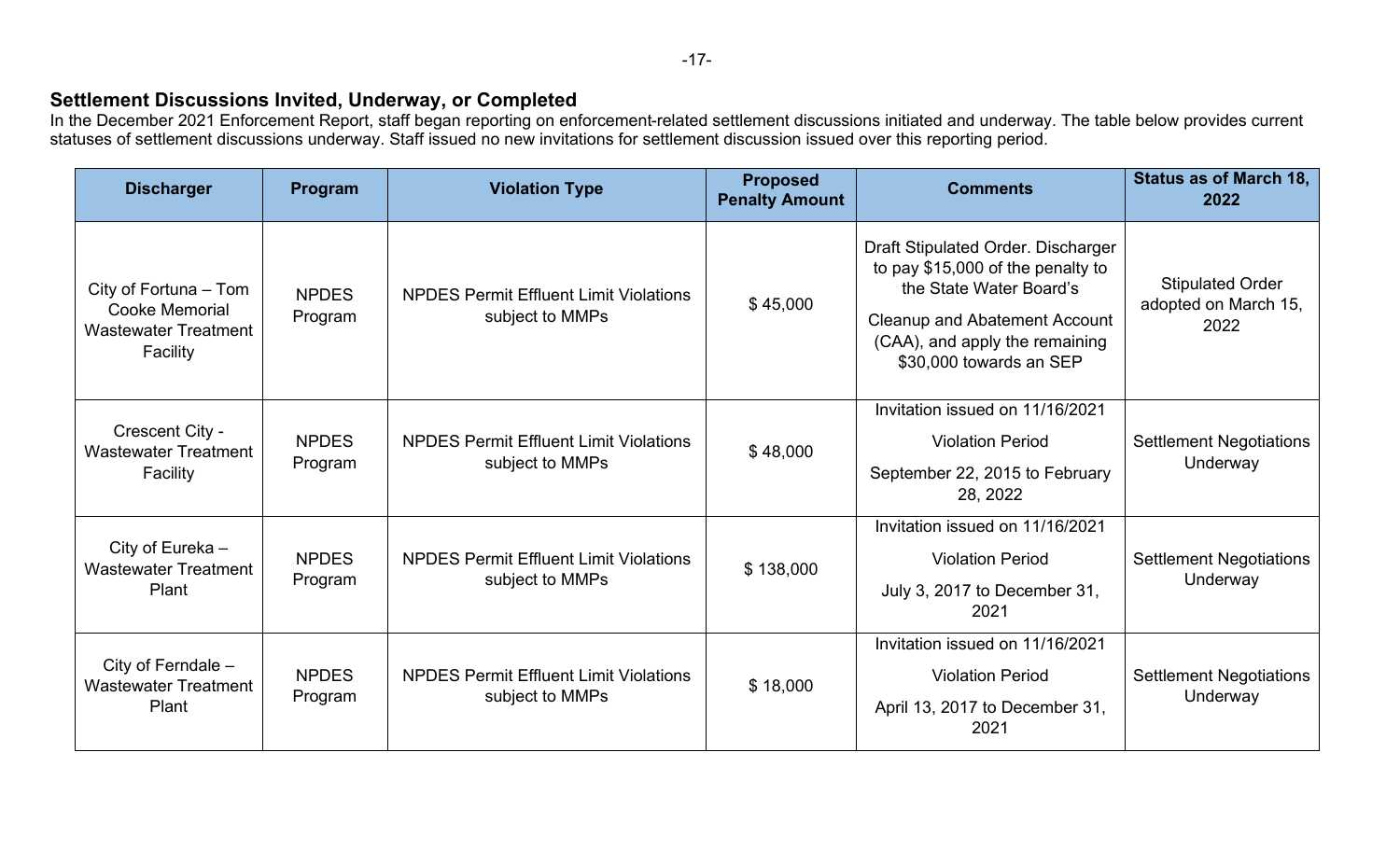| <b>Discharger</b>                                                                             | Program                 | <b>Violation Type</b>                                            | <b>Proposed</b><br><b>Penalty Amount</b> | <b>Comments</b>                                                                                       | <b>Status as of March 18,</b><br>2022                                                                                                                               |
|-----------------------------------------------------------------------------------------------|-------------------------|------------------------------------------------------------------|------------------------------------------|-------------------------------------------------------------------------------------------------------|---------------------------------------------------------------------------------------------------------------------------------------------------------------------|
| City of Loleta -<br><b>Wastewater Treatment</b><br>Plant                                      | <b>NPDES</b><br>Program | <b>NPDES Permit Effluent Limit Violations</b><br>subject to MMPs | \$189,000                                | Invitation issued on 11/16/2021<br><b>Violation Period</b><br>March 15, 2018 to December 31,<br>2021  | <b>Settlement Negotiations</b><br>Underway                                                                                                                          |
| McKinleyville<br><b>Community Services</b><br>District - Wastewater<br><b>Treatment Plant</b> | <b>NPDES</b><br>Program | <b>NPDES Permit Effluent Limit Violations</b><br>subject to MMPs | \$12,000                                 | Invitation issued on 8/15/2021<br><b>Violation Period</b><br>March 10, 2010 to January 31,<br>2022    | <b>Stipulated Order signed</b><br>by Discharger and<br>AEO. Posted for 30-day<br>public comment on<br>February 17, 2022.<br>Comment period ending<br>March 21, 2022 |
| City of Rio dell -<br><b>Wastewater Treatment</b><br>Plant                                    | <b>NPDES</b><br>Program | <b>NPDES Permit Effluent Limit Violations</b><br>subject to MMPs | \$21,000                                 | Invitation issued on 11/17/2021<br><b>Violation Period</b><br>May 1, 2016 to December 31,<br>2021     | <b>Settlement Negotiations</b><br>Underway                                                                                                                          |
| City of Ukiah -<br><b>Wastewater Treatment</b><br>Plant                                       | <b>NPDES</b><br>Program | <b>NPDES Permit Effluent Limit Violations</b><br>subject to MMPs | \$75,000                                 | Invitation issued on 11/16/2021<br><b>Violation Period</b><br>January 4, 2017 to December 31,<br>2021 | <b>Settlement Negotiations</b><br>Underway                                                                                                                          |
| City of Arcata -<br><b>Wastewater Treatment</b><br>Facility                                   | <b>NPDES</b><br>Program | <b>NPDES Permit Effluent Limit Violations</b><br>subject to MMPs | \$207,000                                | Invitation issued on 09/20/2021<br><b>Violation Period</b><br>March 1, 2019 to February 28,<br>2022   | <b>Settlement Negotiations</b><br>Underway                                                                                                                          |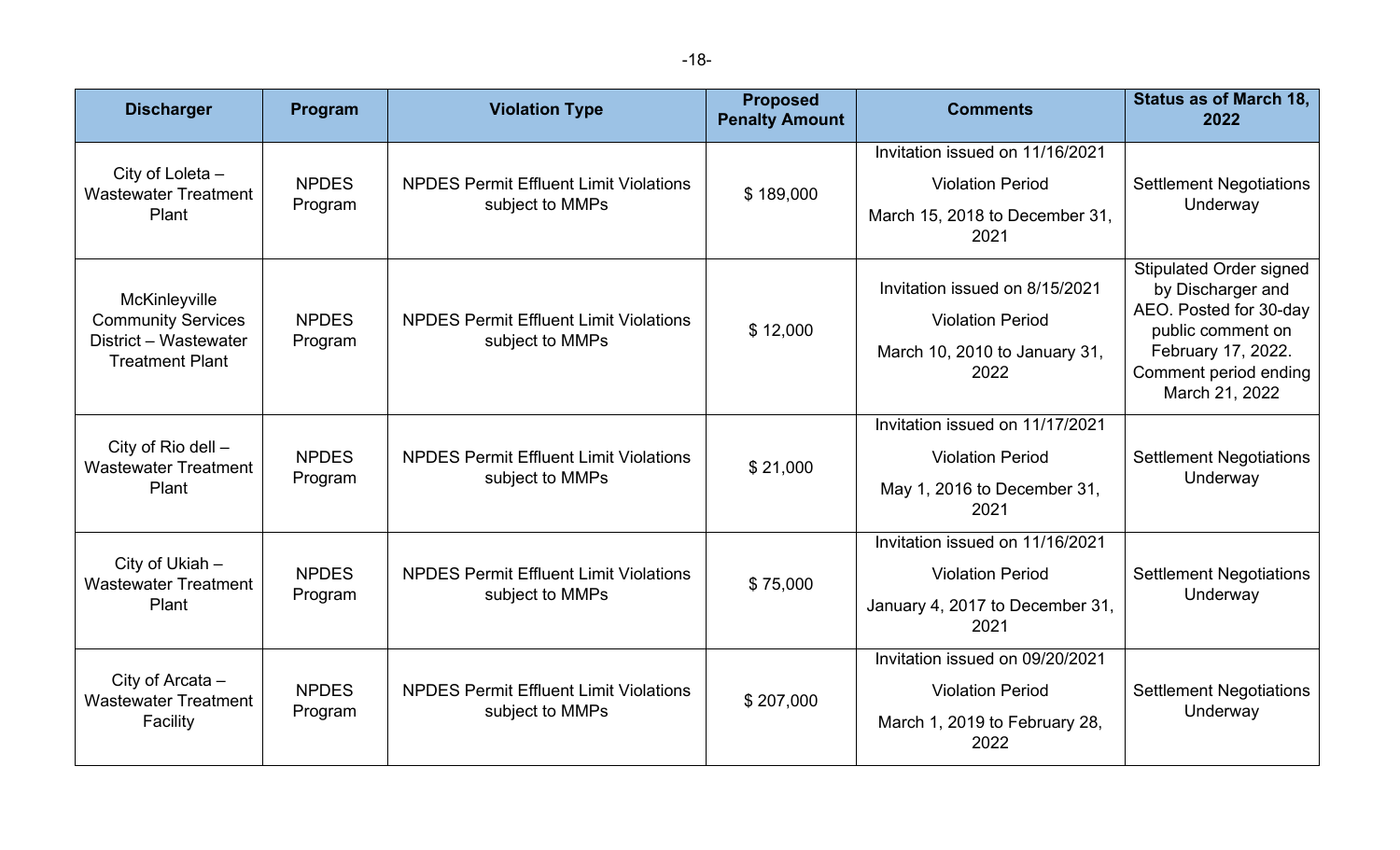| v<br>× | ۰.<br>v |
|--------|---------|
|--------|---------|

| <b>Discharger</b>                                                                              | Program                 | <b>Violation Type</b>                                                                                                                                                                                                                                                                                                                                                    | <b>Proposed</b><br><b>Penalty Amount</b>        | <b>Comments</b>                                                                                                                   | <b>Status as of March 18,</b><br>2022      |
|------------------------------------------------------------------------------------------------|-------------------------|--------------------------------------------------------------------------------------------------------------------------------------------------------------------------------------------------------------------------------------------------------------------------------------------------------------------------------------------------------------------------|-------------------------------------------------|-----------------------------------------------------------------------------------------------------------------------------------|--------------------------------------------|
| California Redwood<br>Company - Korbel<br>Sawmill                                              | <b>NPDES</b><br>Program | <b>NPDES Permit Effluent Limit Violations</b><br>subject to MMPs                                                                                                                                                                                                                                                                                                         | \$48,000                                        | Invitation issued on 10/04/2021<br><b>Violation Period</b><br>June 1, 2019 to December 31,<br>2021                                | <b>Settlement Negotiations</b><br>Underway |
| <b>Russian River</b><br><b>Community Services</b><br>District (CSD) and<br>Sonoma Water Agency | <b>NPDES</b><br>Program | Violations of the Sanitary Sewer Order<br>including unauthorized discharge of 2.33<br>million gallons of raw sewage from the<br>Russian River CSD collection system to<br>the Russian River, a water of the United<br><b>States</b>                                                                                                                                      | Statutory<br>maximum penalty<br>\$23.31 million | Invitation issued on June 15, 2021<br><b>Violation Period</b><br>2017 and 2019                                                    | Settlement negotiations<br>underway.       |
| Enclave, LLC- Marlow<br>Commons<br><b>Development Site</b>                                     | <b>NPDES</b><br>Program | <b>Violation of Construction Stormwater</b><br><b>General Permit requirements including</b><br>failure to implement effective and<br>adequate minimum Best Management<br>Practices resulting in the release of<br>sediment from the site to a municipal<br>storm drain discharging to Piner Creek, a<br>tributary to the Russian River, a water of<br>the United States. | \$46,200                                        | Invitation issued on August 2,<br>2021<br><b>Violation Period</b><br>December 2019                                                | Settlement negotiations<br>underway.       |
| BoDean Company,<br>Inc.-Mark West Quarry<br><b>Site</b>                                        | <b>NPDES</b><br>Program | <b>Violation of Industrial General Permit</b><br>requirements including failure to<br>implement effective and adequate<br>minimum and advanced Best<br>Management Practices resulting in the<br>discharge of 10.5 million gallons of<br>sediment laden stormwater to Porter<br>Creek, a tributary to the Russian River, a<br>water of the United States                  | \$4.5 million                                   | <b>Administrative Civil Liability</b><br><b>Complaint issued on September</b><br>10, 2021<br><b>Violation Period</b><br>2018-2020 | Settlement negotiations<br>underway.       |